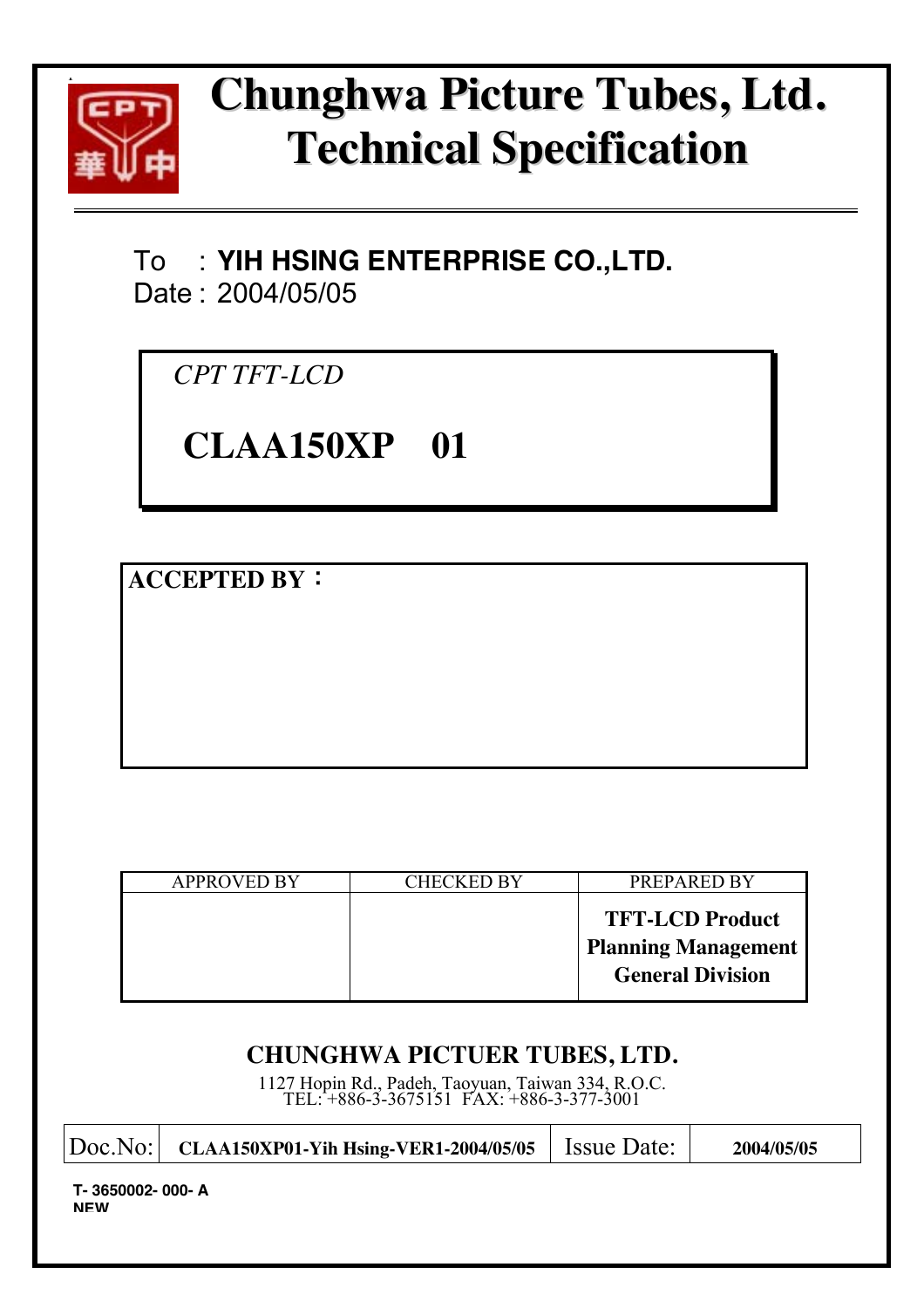## **1. OVERVIEW**

CLAA150XP01 is 15" color TFT-LCD (Thin Film Transistor Liquid Crystal Display) module composed of LCD panel, LVDS driver ICs, control circuit and backlight. By applying 8 bit digital data, 1024×768, 162M-color images are displayed on the 15" diagonal screen. Interface of data and control signals is Typ. 65 MHz digital. Inverter for backlight is not included in this module. General specification are summarized in the following table:

| <b>ITEM</b>                                     | <b>SPECIFICATION</b>                               |
|-------------------------------------------------|----------------------------------------------------|
| Display Area (mm)                               | 304.1(H)x228.1(V) (15.0-inch diagonal)             |
| Number of Pixels                                | 1024 (H) $\times 768$ (V)                          |
| Pixel Pitch (mm)                                | $0.297(H)$ $\times 0.297(V)$                       |
| Color Pixel Arrangement                         | RGB vertical stripe                                |
| Display Mode                                    | Normally white, TN                                 |
| Number of Colors                                | 16.2M(6bits+FRC)                                   |
| Brightness (cd/m <sup><math>\sim</math>2)</sup> | $250 \text{cd/m}^2$ (Typ.)(center, 8.0mA)          |
| Viewing Angle                                   | 140/125(Typ.)                                      |
| <b>Wide Viewing Angle Technology</b>            | <b>Optical Compensation Film</b>                   |
| <b>Surface Treatment</b>                        | Anti-glare                                         |
| Response Time                                   | 16ms                                               |
| <b>Color Saturation</b>                         | 65%                                                |
| Total Module Power (W)                          | $10.4 + 2.1$ (Typ.)                                |
| Optimum Viewing Angle                           | 6 o'clock                                          |
| Module Size (mm)                                | 326.5(W) $\times$ 253.5(H) $\times$ 11.0(D) (Typ.) |
| Module Weight (g)                               | $1060$ (Typ.)                                      |
| Backlight Unit                                  | CCFL, 2 tables, edge-light (top/bottom)            |

The LCD Products listed on this document are not suitable for use of aerospace equipment, submarine cables, and nuclear reactor control system and life support systems. If customers intend to use these LCD products for above application or not listed in "Standard" as follows, please contact our sales people in advance.

Standard: Computer, Office equipment, Communication equipment, Test and Measurement equipment, Machine tool, Industrial robot, Audio and Visual equipment, Other consumer products.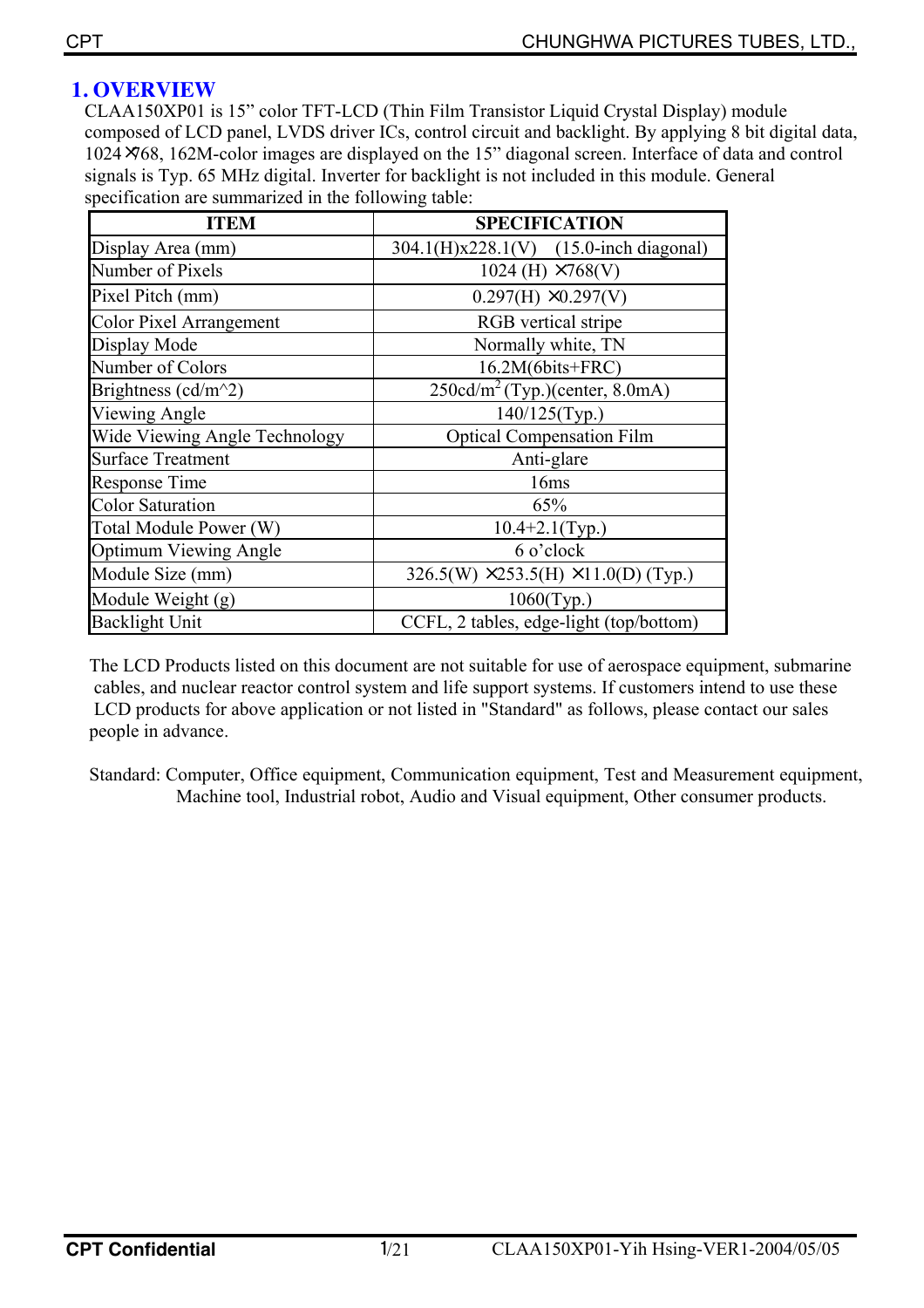## **2. ABSOLUTE MAXIMUM RATINGS**

 The following are maximun values which, if exceeded, may cause faulty operation or damage to the unit.

| <b>ITEM</b>                             | <b>SYMBOL</b>  | MIN.  | MAX. | <b>UNIT</b>           | Remark             |
|-----------------------------------------|----------------|-------|------|-----------------------|--------------------|
| Power Supply Voltage For LCD            | <b>VDDD</b>    |       | 4.0  |                       |                    |
| <b>IDDD Rush Current</b>                | <b>IRUSHd</b>  |       | 4.0  | A                     | $*1$               |
| Lamp Voltage                            | VL             | 522   | 700  | Vrms                  |                    |
| Lamp Current                            |                | 3     | 8.5  | mArms                 |                    |
| Lamp Frequency                          | FL             | 40    | 80   | kHz                   |                    |
| Operation Temperature (Surrounding) *1) | Top            |       | 50   | $\overline{\text{C}}$ | $(*2), 3), 4), 5)$ |
| Storage Temperature *1)                 | $T_{\rm{stg}}$ | $-20$ | 60   | ိင                    | $*2, 3, 4)$        |

[Note]

\*1) In 100 usec but in the situation of longer VDD rising time, the RUSH value will get smaller.

\*2) The relative temperature and humidity range are as below sketch,  $90\%RHMax$ . (Ta $\leq 40^{\circ}$ C)

\*3) The maximum wet bulb temperature ≦39℃(Ta>40℃) and without dewing.

 \*4) If you use the product in a environment which over the definition of temperature and humidity too long to effect the result of eye-atching.

\*5) If you operate the product in normal temperature range, the center surface of panel should be under  $60^{\circ}$ C.

Humidity:  $\text{Hundity} \leq 85\% \text{RH}$  without condensation.

Relative Humidity  $\leq 90\%$  (Ta $\leq 40^{\circ}$ C)

Wet Bulb Temperature  $\leq 39^{\circ}C(Ta) \leq 40^{\circ}C(Ta)$ 

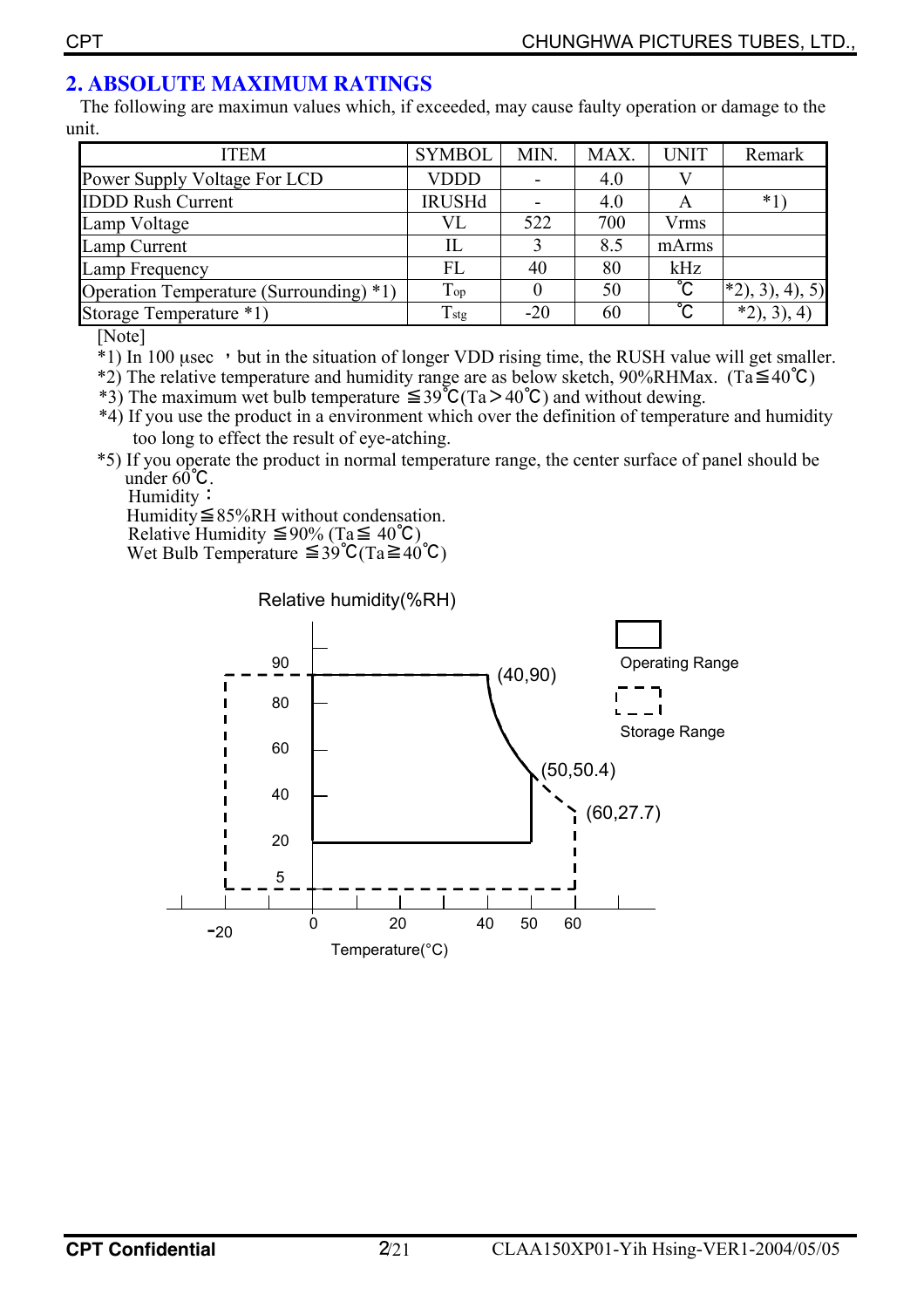## **3. ELECTRICAL CHARACTERISTICS**

| TFT-LCD |  |
|---------|--|
|         |  |

| $Ta=25^{\circ}C$<br>3.1 TFT-LCD        |               |            |     |            |             |                          |  |  |
|----------------------------------------|---------------|------------|-----|------------|-------------|--------------------------|--|--|
| <b>ITEM</b>                            | <b>SYMBOL</b> | <b>MIN</b> | TYP | <b>MAX</b> | <b>UNIT</b> | <b>REMARK</b>            |  |  |
| Power Supply Voltage for Logic         | VDDD          | 3.0        | 3.3 | 3.6        |             | *1`                      |  |  |
| Power Supply Current for Logic         | <b>IDDD</b>   |            | 600 | 700        | mA          | $*2)$                    |  |  |
| Permissive Ripple Voltage for<br>Logic | <b>VRPd</b>   |            |     | 100        |             | mVp-p $\text{Win=+3.3V}$ |  |  |
| Differential impendence                | Zm            | 90         | 100 | 110        |             | $*3$                     |  |  |

[Note]

\*1)Power、data sequence

 $t1 \leq 10$ ms  $1 \sec \leq t4$  $0 \leq t2 \leq 50$ ms 200ms $\leq t5$  $0 \leq t3 \leq 50$ ms  $200$ ms $\leq t6$ 



Data: RGB DATA, DCLK, DENA

VCC-dip state:

1) When  $2.4 \text{ V} \leq \text{VCC} < 3.0 \text{V}$ , td $\leq 10 \text{ ms}$ .

2) VCC-dip condition should also follow the VCC-turn-off condition.

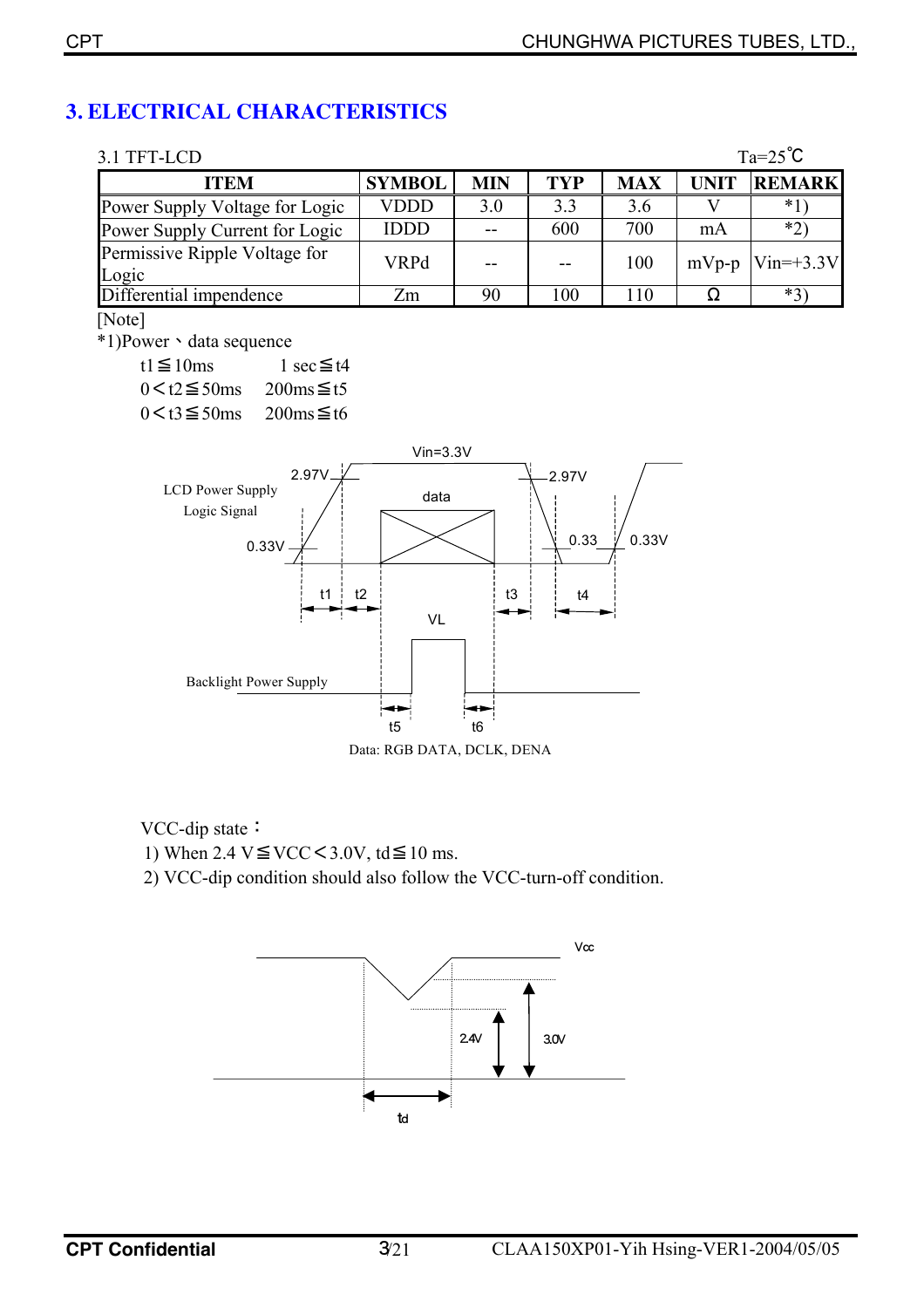\*2) Typical current situation:  $0 \sim 255$ -gray-bar pattern, 768 line mode, VCC=+3.3V, f<sub>CLK</sub>=65 MHz.

\*3) Definition of the LVDS data



VIN+:Positive differential DATA & CLK input VIN- : Negative differential DATA & CLK input

 $VID = VIN_+ - VIN$ - $\Delta$ VCM =  $|$  VIN<sub>+</sub> - VCM- $|$  $\Delta$ VID = | VIN<sub>+</sub> - VID- |  $VID+=|VIN_{+}-VIH_{-}|$  $VID = |VIN_{+} - VIL_{-}|$  $VCM = (VIN_+ + VIN_-)/2$  $VCM+ = (VIN_{+} + VIH_{-})/2$  $VCM = (VIN_{+} + VIL_{-})/2$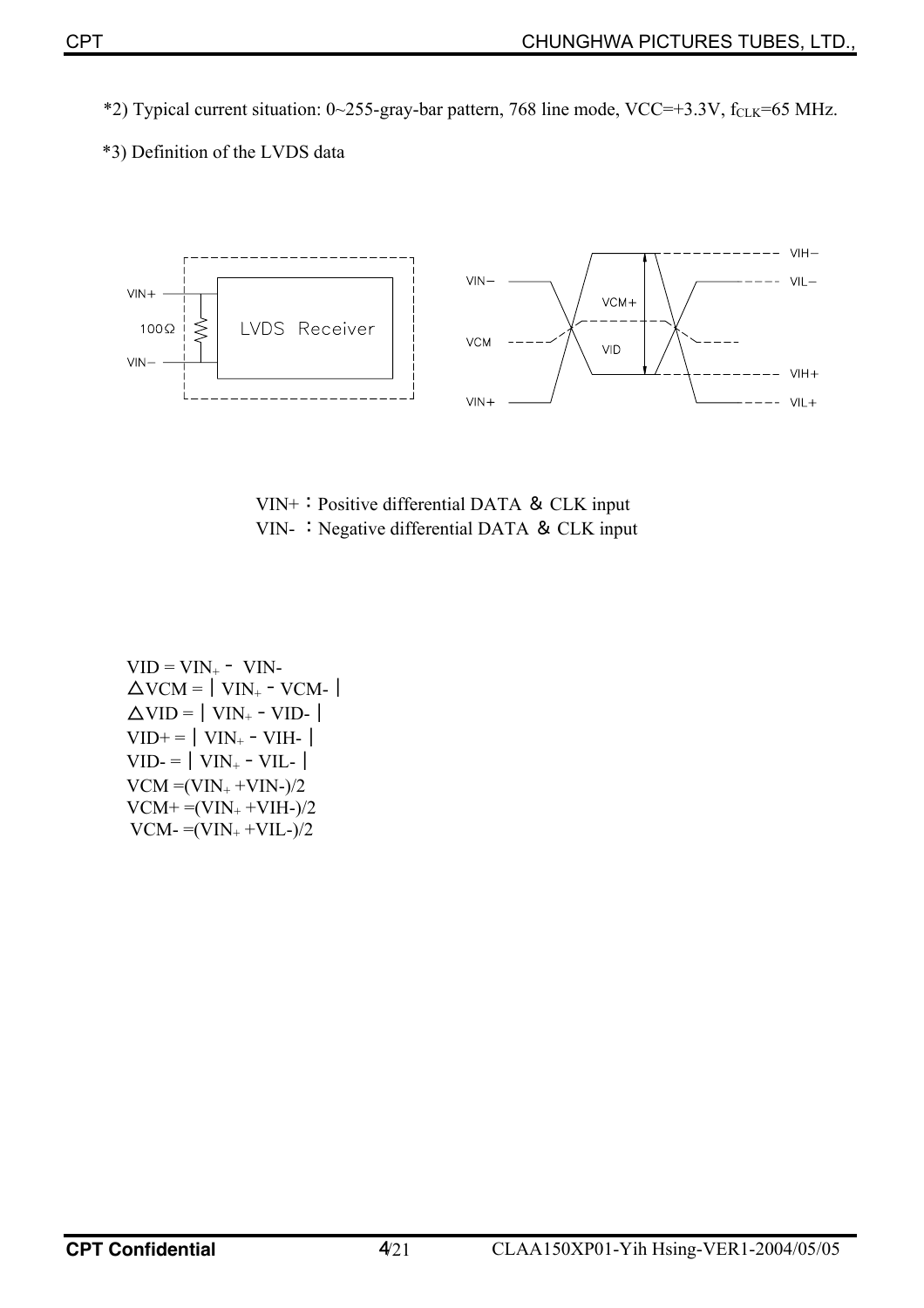## 3.2 Backlight

| $Ta=25^{\circ}C$<br>(a) Electrical Characteristics |               |            |            |            |             |                  |  |  |
|----------------------------------------------------|---------------|------------|------------|------------|-------------|------------------|--|--|
| <b>ITEM</b>                                        | <b>SYMBOL</b> | <b>MIN</b> | <b>TYP</b> | <b>MAX</b> | <b>UNIT</b> | <b>REMARK</b>    |  |  |
| Lamp Voltage                                       | VL            | 522        | 580        | 638        | <b>Vrms</b> | $IL = 8.0mA$     |  |  |
| Lamp Current                                       | IL            | 6          | 8.0        | 8.5        | mArms       | $*_{1}$          |  |  |
| <b>Inverter Frequency</b>                          | FI            | 40         | 50         | 60         | kHz         | $*_{2}$          |  |  |
| <b>Starting Lamp</b>                               | VS            | 1280       | $-$        |            | <b>Vrms</b> | $Ta=0^{\circ}C$  |  |  |
| Voltage                                            |               | 985        | --         |            | Vrms        | $Ta=25^{\circ}C$ |  |  |

#### (b) Lamp Life Time

| O Lamo Liiv Tiin                  |     |                                      |             |             |                            |
|-----------------------------------|-----|--------------------------------------|-------------|-------------|----------------------------|
| <b>ITEM</b>                       |     | IL @3.0 mA   IL @8.0 mA   IL @8.5 mA |             | <b>UNIT</b> | <b>REMARK</b>              |
| Lamp Life Time                    |     | Min. $50,000$   Min. $30,000$        | Min. 20,000 | hr          | Continuous<br>Operation*3) |
| Turn-on and Turn-off<br>Operation | $-$ | Min. 100,000                         | $ -$        | time        | Continuous<br>Operation*4) |

[Note] If the waveform of light up-driving is asymmetric, the distribution of mercury inside the lamp tube will become unequally or will deplete the Ar gas in it. Then it may cause the abnormal phenomenon of lighting-up. Therefore, designers have to try their best to forfill the conditions under the inverter designing-stage as below:

- $\cdot$  The degrees of unbalance:  $\lt 10\%$
- The ratio of wave height:  $\langle \sqrt{2} \pm 0 \rangle$



A: The degrees of unbalance =  $\vert$  lp – I-p  $\vert$  / Irms ×100 (%) B: The ratio of wave height =  $lp($  or  $l-p)$  / Irms

\*1) Lamp Current measurement method (The current meter is inserted in cold line)

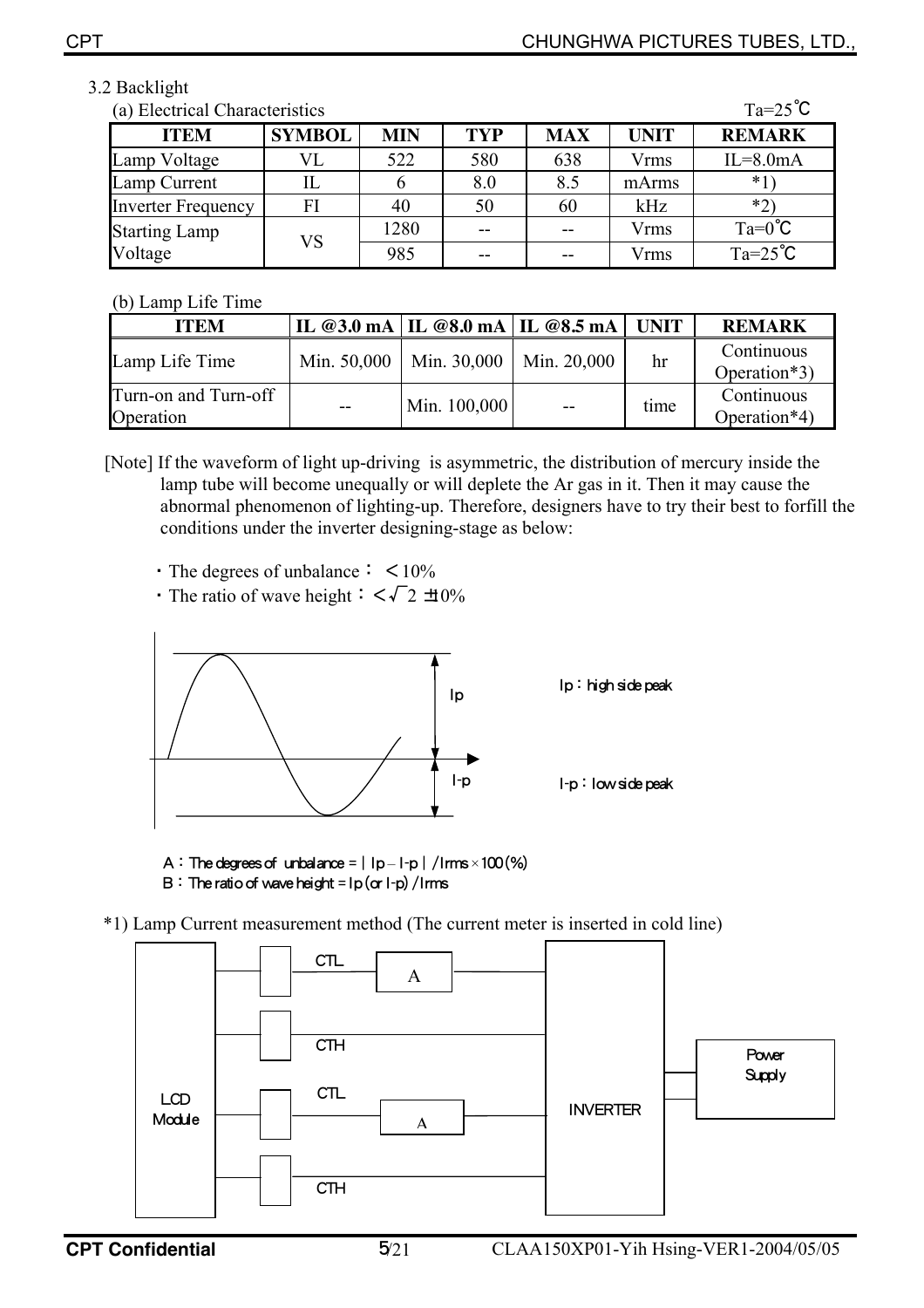$*2$ ) Frequency in this range can mala the characterisitics of electric and optics maintain in  $+/-10\%$ except hue.

Lamp frequency of inverter may produce interference with horizontal synchronous frequency,and this may cause horizontal beat on the display.Therefore, please adjust lamp frequency, and keep inverter as far from module as possible or use electronic shielding between inverter and module to avoid the interference.

- \*3) Definition of the lamp life time:
	- a. Luminance (L) under 50% of specification starting lamp voltage
	- b. Starting Lamp Voltage: VS < 985V, Ta=25℃

VS < 1280V, Ta=0℃

When lamp current over 8.0mA, lamp life time will drop rapidly. If over 8.5mA, it will come up safety issue. But if it lower than 3.0mA, the lamp will be damaged.

- \*4) The condition of Turn-on and Turn-off operation is as below:
	- a. Lamp current is 8.0mA
	- b. Frequency is 10 sec.(on)/10 sec.(off)
	- c. Repeat it for 10 thousand times
	- d. The lamp hue variation must smaller than 0.015
	- e. It should not have motion fail when starting lamp voltage is lower than 130%of the initial value.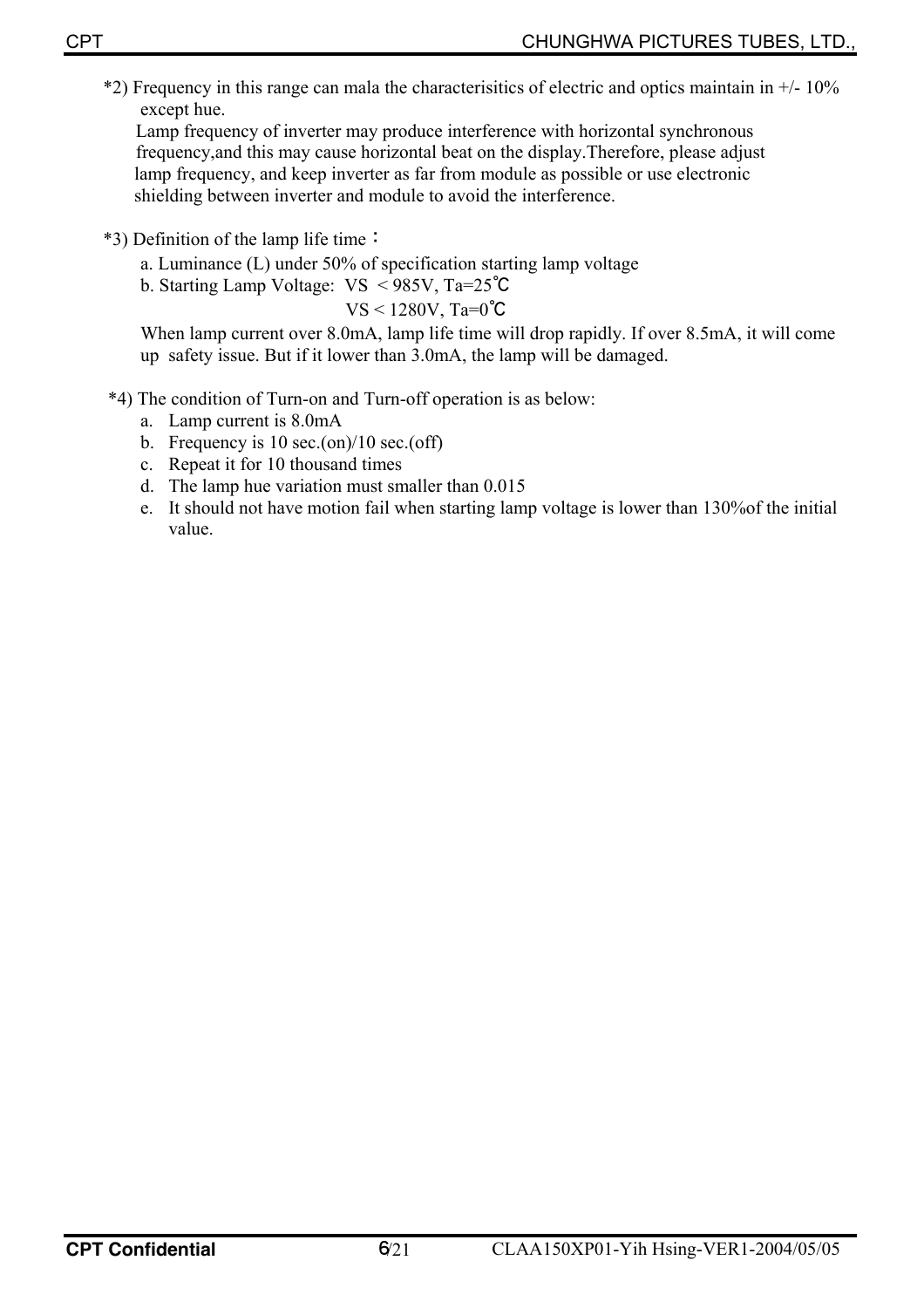## **4. INTERFACE PIN CONNECTION**

4.1 CN1

Outlet connector: DF14H-20P-1. 25H Plug connector: DF14 –20S-1.25C

| $\overline{PIN}$ # | <b>SYMBO</b> | <b>FUNCTION</b>                        |
|--------------------|--------------|----------------------------------------|
|                    | VDDD         | +3.3V Power Supply                     |
| $\overline{2}$     | <b>VDDD</b>  | $+3.3V$ Power Supply                   |
| 3                  | <b>GND</b>   | <b>GND</b>                             |
| $\overline{4}$     | <b>GND</b>   | <b>GND</b>                             |
| 5                  | RXIN0-       | Negative LVDS Differential Data Input  |
| 6                  | RXIN0+       | Positive LVDS Differential Data Input  |
| $\overline{7}$     | <b>GND</b>   | <b>GND</b>                             |
| 8                  | RXIN1-       | Negative LVDS Differential Data Input  |
| 9                  | $RXIN1+$     | Positive LVDS Differential Data Input  |
| 10                 | <b>GND</b>   | <b>GND</b>                             |
| 11                 | RXIN2-       | Negative LVDS Differential Data Input  |
| 12                 | $RXIN2+$     | Positive LVDS Differential Data Input  |
| 13                 | <b>GND</b>   | <b>GND</b>                             |
| 14                 | <b>RXCLK</b> | Negative LVDS Differential Clock Input |
| 15                 | <b>RXCLK</b> | Positive LVDS Differential Clock Input |
| 16                 | <b>GND</b>   | <b>GND</b>                             |
| 17                 | RXIN3-       | Negative LVDS Differential Data Input  |
| 18                 | $RXIN3+$     | Positive LVDS Differential Data Input  |
| 19                 | <b>GND</b>   | <b>GND</b>                             |
| 20                 | NC           | Reserved                               |

1) Keep the NC Pin and don't connect it to GND or other signals.

2) GND Pin must connect to the ground, don't let it be a vacant pin.

#### 4.2 CN2, 3 (BACKLIGHT)

Backlight-side connector: BHR-03VS-1 (JST) Inverter-side connector: SM03B-BHS-1-TB (JST) CN2

| PIN# | SYMBOL | <b>FUNCTION</b>      |
|------|--------|----------------------|
|      |        | High Voltage         |
|      | $- -$  | Empty                |
|      |        | Voltage<br>$\sim 0W$ |

CN3

| PIN# | <b>SYMBOL</b> | <b>FUNCTION</b> |
|------|---------------|-----------------|
|      |               | High Voltage    |
|      | --            | Empty           |
|      |               | Low Voltage     |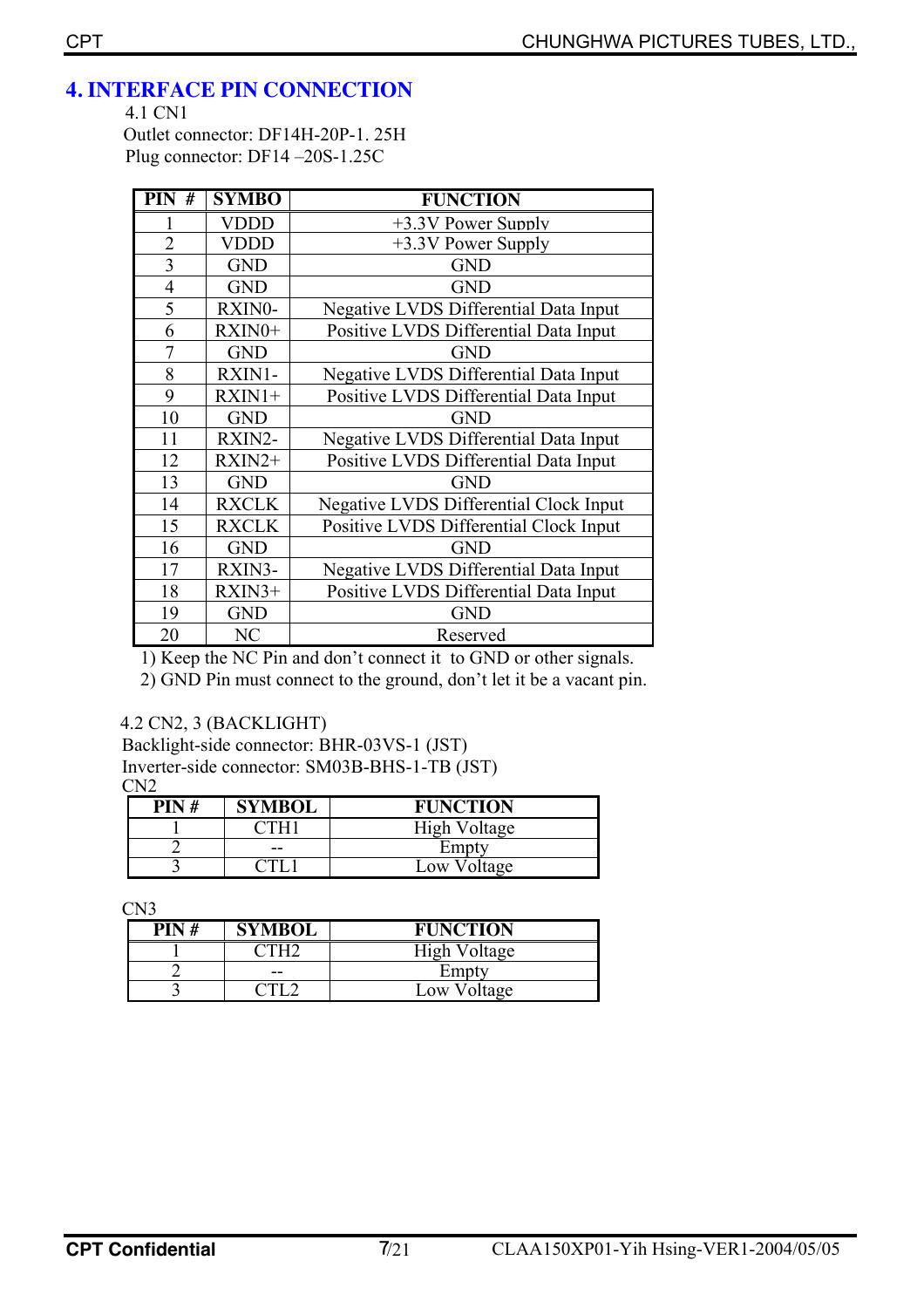## **5. INTERFACE TIMING**

5.1 Horizontal signal:



5.2 Vertical signal:

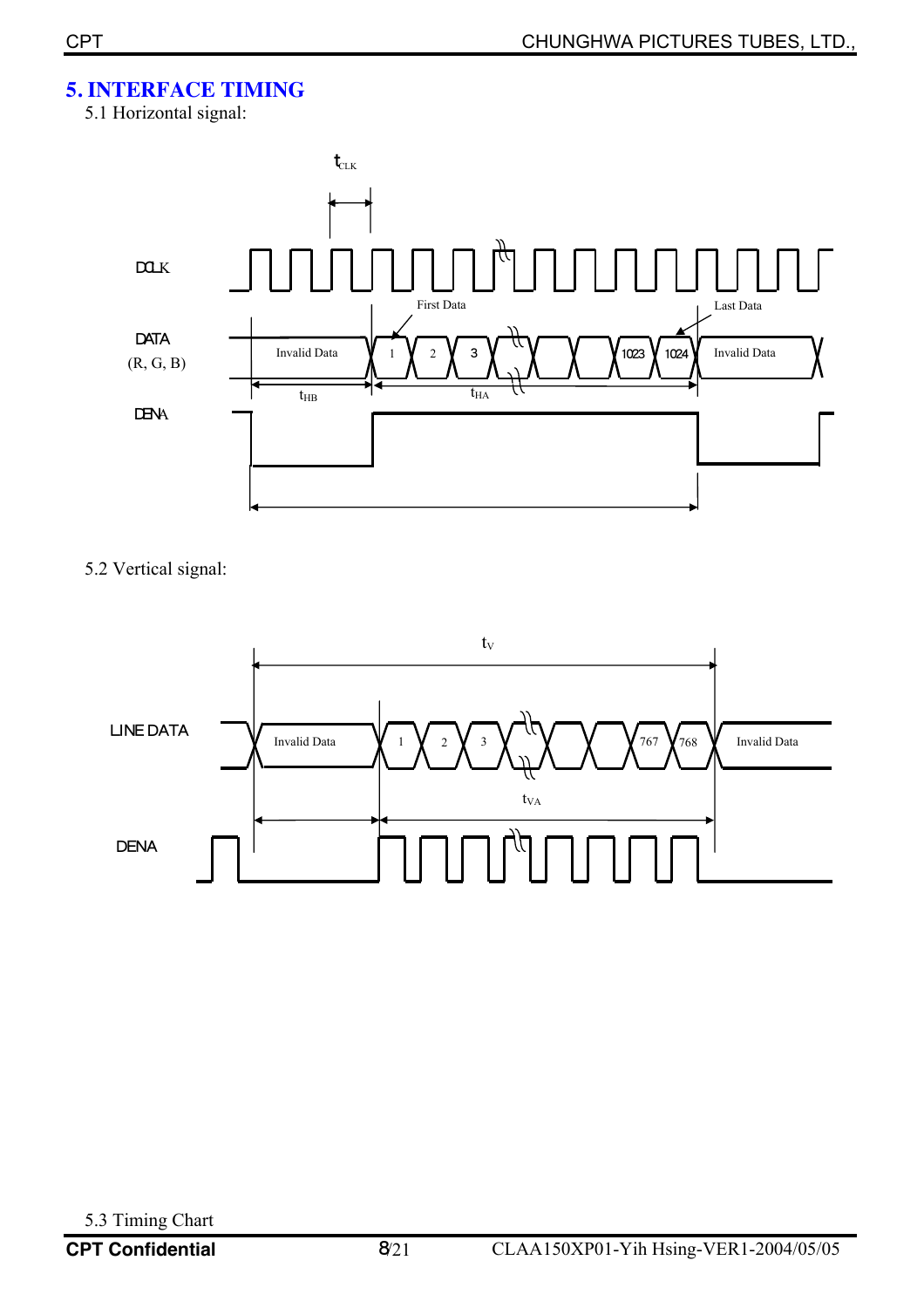|                      |             | <b>ITEM</b>                  |                            | <b>SYMBOL</b>    | MIN.  | TYP.  | MAX.                                 | <b>UNIT</b>                            |
|----------------------|-------------|------------------------------|----------------------------|------------------|-------|-------|--------------------------------------|----------------------------------------|
|                      | <b>DCLK</b> |                              | Freq.                      | $f_{CLK}$        | 50    | 65    | 80                                   | <b>MHz</b>                             |
|                      |             |                              | Cycle                      | $t_{\text{CLK}}$ | 12.5  | 15.3  | 20                                   | ns                                     |
|                      |             |                              | Vertical line Rate         | $f_{\rm H}$      | 43.48 | 48.36 | 58.39                                | kHz                                    |
|                      |             |                              | Horizontal total<br>time   | $t_{\rm H}$      | 1150  | 1344  | 1370                                 | $t_{\scriptscriptstyle{\text{CLK}}}$   |
|                      | Horizontal  | Horiaontal<br>effective time | $t_{HA}$                   |                  | 1024  |       | $t_{\scriptscriptstyle{\text{CLK}}}$ |                                        |
| <b>LCD</b><br>Timing |             |                              | Horizontal blank<br>time   | $t_{HB}$         | 126   | 320   | 346                                  | $t_{\scriptscriptstyle{\mathrm{CLK}}}$ |
|                      | <b>DENA</b> | Vertical                     | Vertical frame<br>Rate     | Fr               | 55    | 60    | 75                                   | Hz                                     |
|                      |             |                              | Vertical total<br>time     | $t_V$            | 794   | 806   | 860                                  | $t_{\rm H}$                            |
|                      |             |                              | Vertical effective<br>time | $t_{VA}$         |       | 768   | --                                   | $t_{\rm H}$                            |
|                      |             |                              | Vertical blank<br>time     | $t_{VB}$         | 26    | 38    | 92                                   | $t_{\rm H}$                            |

 ※ **CPT accepts Philips request that Frame Rate can be 50 Hz also, but CPT doesn't prosmise any performance and quality issue.**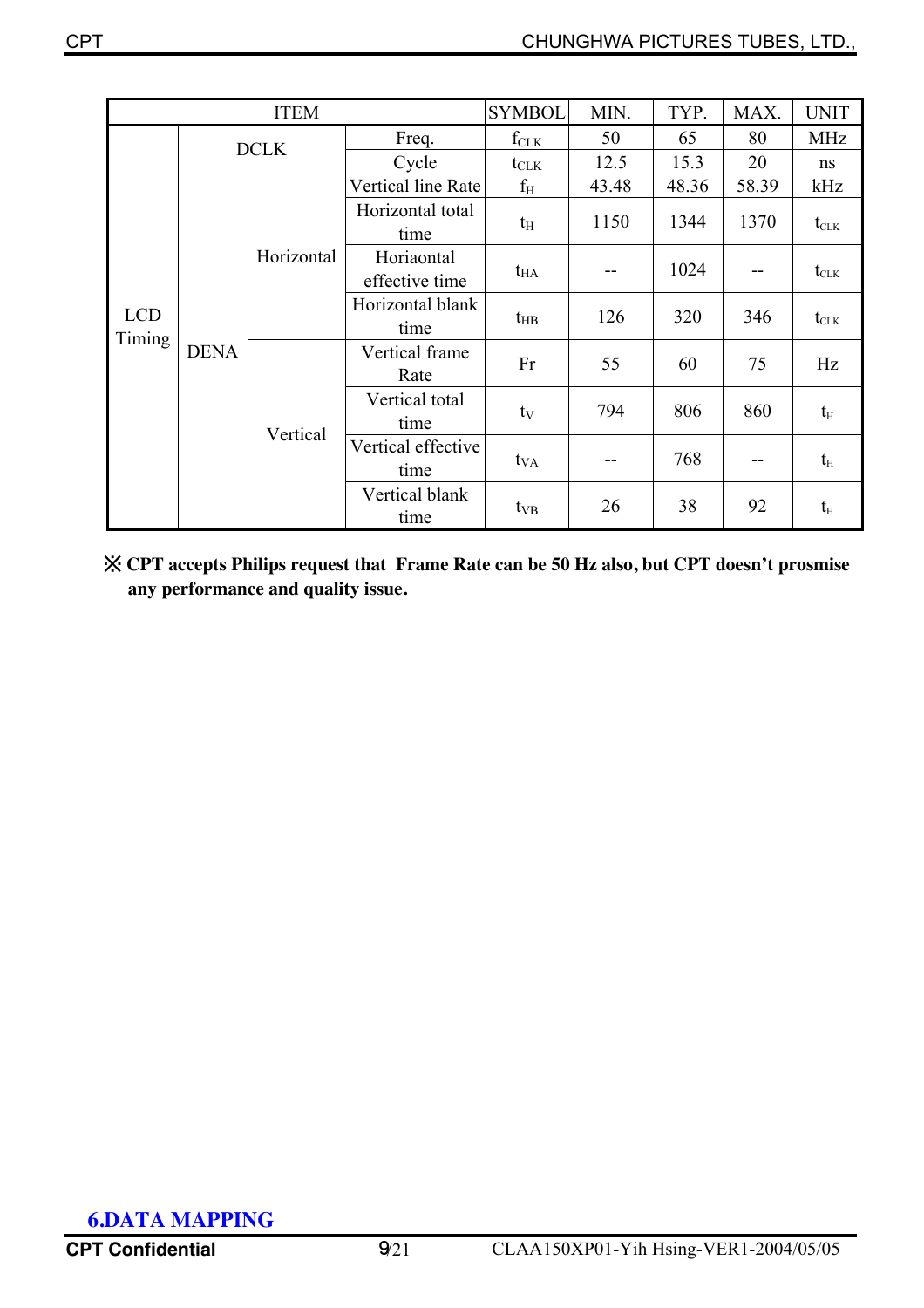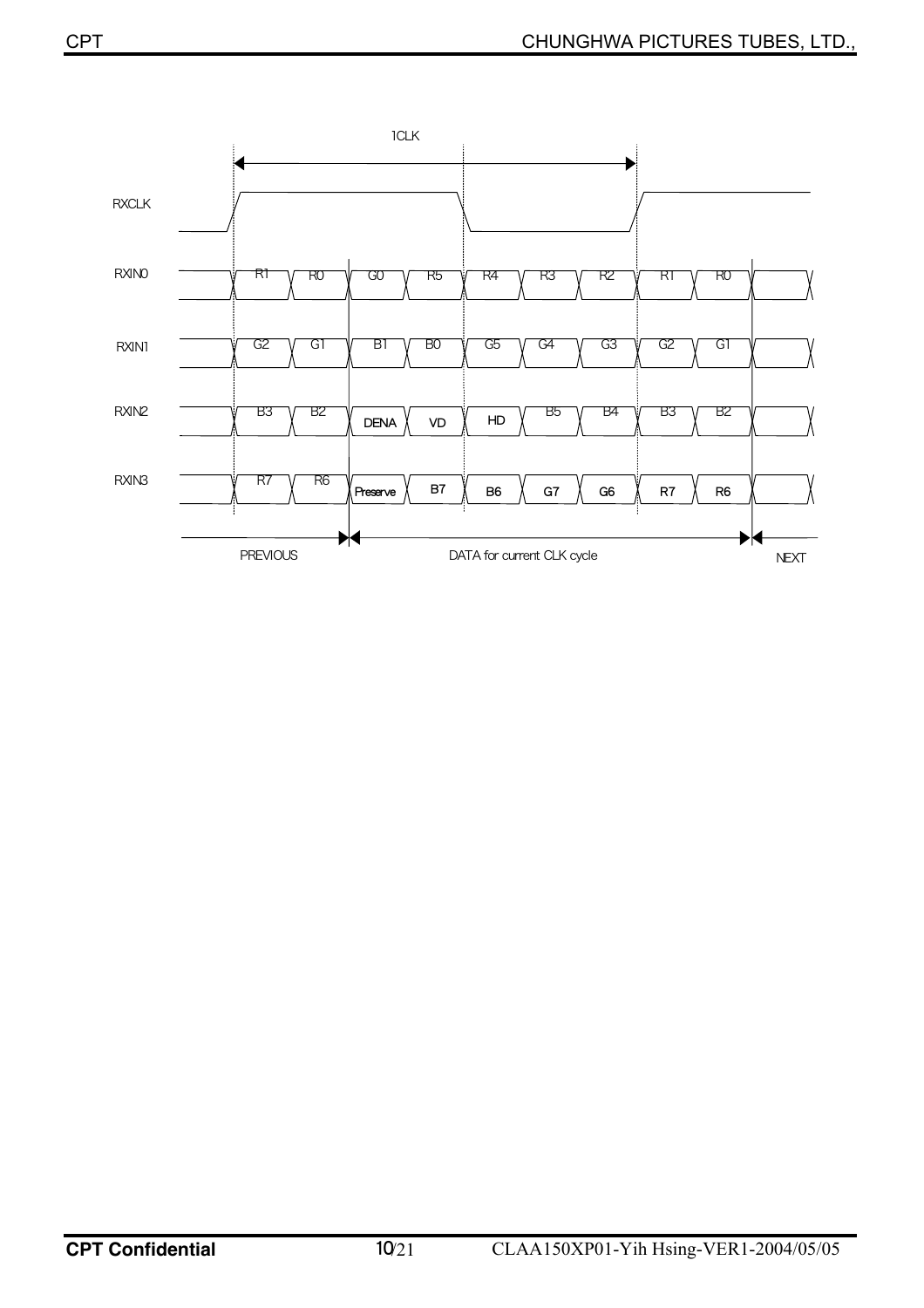## **7.COLOR DATA ASSIGNMENT**

#### **7.1** Color Data Assignment

| Color | Input Data    | <b>MSB</b>       |                  |                  |                  | <b>LSB</b>       |                  |                  |                  | <b>MSB</b>       |                  |                  |                  | <b>LSB</b>       |                  |                  |                  | <b>MSB</b>       |                  |                  |                  | <b>LSB</b>       |                  |                  |                  |
|-------|---------------|------------------|------------------|------------------|------------------|------------------|------------------|------------------|------------------|------------------|------------------|------------------|------------------|------------------|------------------|------------------|------------------|------------------|------------------|------------------|------------------|------------------|------------------|------------------|------------------|
|       |               | R7               | <b>R6 R5</b>     |                  | R4 R3            |                  | R <sub>2</sub>   | R1               | R <sub>0</sub>   | G7               | G <sub>6</sub>   | G <sub>5</sub>   | G <sub>4</sub>   | G <sub>3</sub>   | G <sub>2</sub>   | G1               | G <sub>0</sub>   | B7               | <b>B6</b>        | B <sub>5</sub>   |                  | B4 B3            | B <sub>2</sub>   | B <sub>1</sub>   | B <sub>0</sub>   |
|       | <b>Black</b>  | $\overline{0}$   | $\mathbf{0}$     | $\overline{0}$   | $\overline{0}$   | $\mathbf{0}$     | $\mathbf{0}$     | $\overline{0}$   | $\mathbf{0}$     | $\overline{0}$   | $\mathbf{0}$     | $\mathbf{0}$     | $\boldsymbol{0}$ | $\boldsymbol{0}$ | $\overline{0}$   | $\mathbf{0}$     | $\overline{0}$   | $\mathbf{0}$     | $\mathbf{0}$     | $\mathbf{0}$     | $\overline{0}$   | $\overline{0}$   | $\mathbf{0}$     | $\mathbf{0}$     | $\boldsymbol{0}$ |
|       | Red           | 1                | $\mathbf{1}$     | 1                | $\mathbf{1}$     | 1                | $\mathbf{1}$     | $\mathbf{1}$     |                  | $\boldsymbol{0}$ | $\boldsymbol{0}$ | 0                | 0                | $\boldsymbol{0}$ | $\boldsymbol{0}$ | $\boldsymbol{0}$ | $\boldsymbol{0}$ | $\boldsymbol{0}$ | $\boldsymbol{0}$ | $\boldsymbol{0}$ | $\boldsymbol{0}$ | $\boldsymbol{0}$ | $\boldsymbol{0}$ | $\boldsymbol{0}$ | $\boldsymbol{0}$ |
|       | Green         | $\boldsymbol{0}$ | $\boldsymbol{0}$ | $\boldsymbol{0}$ | $\boldsymbol{0}$ | $\mathbf{0}$     | $\boldsymbol{0}$ | $\boldsymbol{0}$ | $\boldsymbol{0}$ | $\mathbf{1}$     | $\mathbf{1}$     | 1                |                  | $\mathbf{1}$     | $\mathbf{1}$     | $\mathbf{1}$     | $\mathbf{1}$     | $\boldsymbol{0}$ | $\boldsymbol{0}$ | $\boldsymbol{0}$ | $\boldsymbol{0}$ | $\theta$         | $\boldsymbol{0}$ | $\mathbf{0}$     | $\mathbf{0}$     |
| Basic | Blue          | $\mathbf{0}$     | $\theta$         | $\mathbf{0}$     | $\mathbf{0}$     | $\mathbf{0}$     | $\boldsymbol{0}$ | $\boldsymbol{0}$ | $\boldsymbol{0}$ | $\boldsymbol{0}$ | $\boldsymbol{0}$ | $\mathbf{0}$     | $\overline{0}$   | $\overline{0}$   | $\mathbf{0}$     | $\theta$         | $\boldsymbol{0}$ | $\mathbf{1}$     | 1                | 1                | 1                | 1                | 1                | 1                | $\mathbf{1}$     |
| Color | Cyan          | $\mathbf{0}$     | $\mathbf{0}$     | $\mathbf{0}$     | $\overline{0}$   | $\boldsymbol{0}$ | $\boldsymbol{0}$ | $\mathbf{0}$     | $\boldsymbol{0}$ | $\mathbf{1}$     | 1                | $\mathbf{1}$     | 1                | $\mathbf{1}$     | $\mathbf{1}$     | $\mathbf{1}$     | $\mathbf{1}$     | $\mathbf{1}$     | $\mathbf{1}$     | $\mathbf{1}$     | $\mathbf{1}$     | $\mathbf{1}$     | $\mathbf{1}$     | $\mathbf{1}$     | $\mathbf{1}$     |
|       | Magenta       |                  |                  |                  | 1                |                  | 1                | $\mathbf{1}$     |                  | $\boldsymbol{0}$ | $\boldsymbol{0}$ | $\boldsymbol{0}$ | $\boldsymbol{0}$ | $\boldsymbol{0}$ | $\boldsymbol{0}$ | $\boldsymbol{0}$ | $\boldsymbol{0}$ | 1                | 1                | 1                | $\mathbf{1}$     |                  | 1                |                  | $\mathbf{1}$     |
|       | Yellow        | 1                | $\mathbf{1}$     | 1                | 1                | 1                | 1                | 1                |                  | 1                | 1                | 1                |                  | 1                | 1                | 1                | 1                | $\boldsymbol{0}$ | $\boldsymbol{0}$ | $\boldsymbol{0}$ | $\boldsymbol{0}$ | $\boldsymbol{0}$ | $\boldsymbol{0}$ | $\boldsymbol{0}$ | $\boldsymbol{0}$ |
|       | White         | 1                | $\mathbf{1}$     | $\mathbf{1}$     | $\mathbf{1}$     | 1                | 1                | $\mathbf{1}$     | $\mathbf{1}$     | $\mathbf{1}$     | 1                | $\mathbf{1}$     | 1                | $\mathbf{1}$     | $\mathbf{1}$     | $\mathbf{1}$     | $\mathbf{1}$     | $\mathbf{1}$     | $\mathbf{1}$     | $\mathbf{1}$     | $\mathbf{1}$     | 1                | $\mathbf{1}$     | $\mathbf{1}$     | $\mathbf{1}$     |
|       | Red(0)        | $\boldsymbol{0}$ | $\boldsymbol{0}$ | $\boldsymbol{0}$ | $\boldsymbol{0}$ | $\boldsymbol{0}$ | $\boldsymbol{0}$ | $\boldsymbol{0}$ | $\boldsymbol{0}$ | $\boldsymbol{0}$ | $\boldsymbol{0}$ | $\boldsymbol{0}$ | $\boldsymbol{0}$ | $\boldsymbol{0}$ | $\boldsymbol{0}$ | $\boldsymbol{0}$ | $\boldsymbol{0}$ | $\boldsymbol{0}$ | $\boldsymbol{0}$ | $\boldsymbol{0}$ | $\boldsymbol{0}$ | $\boldsymbol{0}$ | $\boldsymbol{0}$ | $\boldsymbol{0}$ | $\boldsymbol{0}$ |
|       | Red(1)        | $\boldsymbol{0}$ | $\boldsymbol{0}$ | $\boldsymbol{0}$ | $\boldsymbol{0}$ | $\mathbf{0}$     | $\boldsymbol{0}$ | $\boldsymbol{0}$ |                  | $\boldsymbol{0}$ | $\boldsymbol{0}$ | $\boldsymbol{0}$ | $\boldsymbol{0}$ | $\boldsymbol{0}$ | $\boldsymbol{0}$ | $\boldsymbol{0}$ | $\boldsymbol{0}$ | $\boldsymbol{0}$ | $\boldsymbol{0}$ | $\boldsymbol{0}$ | $\boldsymbol{0}$ | $\boldsymbol{0}$ | $\boldsymbol{0}$ | $\boldsymbol{0}$ | $\boldsymbol{0}$ |
|       | Red(2)        | $\overline{0}$   | $\overline{0}$   | $\mathbf{0}$     | $\overline{0}$   | $\overline{0}$   | $\theta$         | 1                | $\theta$         | $\theta$         | $\theta$         | $\mathbf{0}$     | $\boldsymbol{0}$ | $\mathbf{0}$     | $\mathbf{0}$     | $\overline{0}$   | $\overline{0}$   | $\overline{0}$   | $\mathbf{0}$     | $\overline{0}$   | $\mathbf{0}$     | $\overline{0}$   | $\theta$         | $\mathbf{0}$     | $\overline{0}$   |
| Red   |               |                  |                  |                  |                  |                  |                  |                  |                  |                  |                  |                  |                  |                  |                  |                  |                  |                  |                  |                  |                  |                  |                  |                  |                  |
|       |               |                  |                  |                  |                  |                  |                  |                  |                  |                  |                  |                  |                  |                  |                  |                  |                  |                  |                  |                  |                  |                  |                  |                  |                  |
|       | Red (254)     | $\mathbf{1}$     | $\mathbf{1}$     | 1                | $\mathbf{1}$     | $\mathbf{1}$     | $\mathbf{1}$     | $\mathbf{1}$     | $\boldsymbol{0}$ | $\boldsymbol{0}$ | $\boldsymbol{0}$ | $\boldsymbol{0}$ | $\mathbf{0}$     | $\boldsymbol{0}$ | $\boldsymbol{0}$ | $\boldsymbol{0}$ | $\boldsymbol{0}$ | $\boldsymbol{0}$ | $\boldsymbol{0}$ | $\boldsymbol{0}$ | $\boldsymbol{0}$ | $\boldsymbol{0}$ | $\boldsymbol{0}$ | $\boldsymbol{0}$ | $\boldsymbol{0}$ |
|       | Red (255)     | 1                | $\mathbf{1}$     | 1                | 1                | 1                | 1                | $\mathbf{1}$     |                  | $\theta$         | $\mathbf{0}$     | $\mathbf{0}$     | $\overline{0}$   | $\theta$         | $\boldsymbol{0}$ | $\theta$         | $\boldsymbol{0}$ | $\boldsymbol{0}$ | $\boldsymbol{0}$ | $\boldsymbol{0}$ | $\boldsymbol{0}$ | $\boldsymbol{0}$ | $\boldsymbol{0}$ | $\boldsymbol{0}$ | $\boldsymbol{0}$ |
|       | Green $(0)$   | $\boldsymbol{0}$ | $\boldsymbol{0}$ | $\boldsymbol{0}$ | $\boldsymbol{0}$ | $\boldsymbol{0}$ | $\boldsymbol{0}$ | $\boldsymbol{0}$ | $\boldsymbol{0}$ | $\overline{0}$   | $\boldsymbol{0}$ | $\boldsymbol{0}$ | $\boldsymbol{0}$ | $\boldsymbol{0}$ | $\boldsymbol{0}$ | $\boldsymbol{0}$ | $\mathbf{0}$     | $\boldsymbol{0}$ | $\mathbf{0}$     | $\boldsymbol{0}$ | $\boldsymbol{0}$ | $\boldsymbol{0}$ | $\boldsymbol{0}$ | $\mathbf{0}$     | $\overline{0}$   |
|       | Green $(1)$   | $\boldsymbol{0}$ | $\boldsymbol{0}$ | $\boldsymbol{0}$ | $\mathbf{0}$     | $\boldsymbol{0}$ | $\boldsymbol{0}$ | $\boldsymbol{0}$ | $\mathbf{0}$     | $\boldsymbol{0}$ | $\mathbf{0}$     | $\boldsymbol{0}$ | $\boldsymbol{0}$ | $\boldsymbol{0}$ | $\mathbf{0}$     | $\theta$         |                  | $\mathbf{0}$     | $\boldsymbol{0}$ | $\mathbf{0}$     | $\mathbf{0}$     | $\mathbf{0}$     | $\boldsymbol{0}$ | $\boldsymbol{0}$ | $\boldsymbol{0}$ |
|       | Green $(2)$   | $\overline{0}$   | $\overline{0}$   | $\mathbf{0}$     | $\theta$         | $\overline{0}$   | $\theta$         | $\mathbf{0}$     | $\theta$         | $\theta$         | $\theta$         | $\mathbf{0}$     | $\overline{0}$   | $\overline{0}$   | $\mathbf{0}$     | 1                | $\overline{0}$   | $\overline{0}$   | $\mathbf{0}$     | $\theta$         | $\mathbf{0}$     | $\theta$         | $\theta$         | $\boldsymbol{0}$ | $\mathbf{0}$     |
| Green |               |                  |                  |                  |                  |                  |                  |                  |                  |                  |                  |                  |                  |                  |                  |                  |                  |                  |                  |                  |                  |                  |                  |                  |                  |
|       |               |                  |                  |                  |                  |                  |                  |                  |                  |                  |                  |                  |                  |                  |                  |                  |                  |                  |                  |                  |                  |                  |                  |                  |                  |
|       | Green (254)   | $\boldsymbol{0}$ | $\boldsymbol{0}$ | $\boldsymbol{0}$ | $\boldsymbol{0}$ | $\boldsymbol{0}$ | $\boldsymbol{0}$ | $\mathbf{0}$     | $\boldsymbol{0}$ | $\mathbf{1}$     | 1                | 1                | 1                | $\mathbf{1}$     | $\mathbf{1}$     | $\mathbf{1}$     | $\boldsymbol{0}$ | $\boldsymbol{0}$ | $\boldsymbol{0}$ | $\boldsymbol{0}$ | $\boldsymbol{0}$ | $\mathbf{0}$     | $\boldsymbol{0}$ | $\boldsymbol{0}$ | $\mathbf{0}$     |
|       | Green $(255)$ | $\boldsymbol{0}$ | $\boldsymbol{0}$ | $\mathbf{0}$     | $\overline{0}$   | $\overline{0}$   | $\mathbf{0}$     | $\boldsymbol{0}$ | $\boldsymbol{0}$ | $\mathbf{1}$     |                  | 1                |                  | $\mathbf{1}$     |                  | $\mathbf{1}$     |                  | $\boldsymbol{0}$ | $\boldsymbol{0}$ | $\overline{0}$   | $\overline{0}$   | $\boldsymbol{0}$ | $\boldsymbol{0}$ | $\mathbf{0}$     | $\mathbf{0}$     |
|       | Blue $(0)$    | $\boldsymbol{0}$ | $\boldsymbol{0}$ | $\boldsymbol{0}$ | $\boldsymbol{0}$ | $\boldsymbol{0}$ | $\boldsymbol{0}$ | $\boldsymbol{0}$ | $\boldsymbol{0}$ | $\boldsymbol{0}$ | $\boldsymbol{0}$ | $\boldsymbol{0}$ | $\boldsymbol{0}$ | $\boldsymbol{0}$ | $\boldsymbol{0}$ | $\boldsymbol{0}$ | $\boldsymbol{0}$ | $\boldsymbol{0}$ | $\boldsymbol{0}$ | $\boldsymbol{0}$ | $\boldsymbol{0}$ | $\boldsymbol{0}$ | $\boldsymbol{0}$ | $\boldsymbol{0}$ | $\boldsymbol{0}$ |
|       | Blue $(1)$    | $\boldsymbol{0}$ | $\mathbf{0}$     | $\mathbf{0}$     | $\boldsymbol{0}$ | $\boldsymbol{0}$ | $\boldsymbol{0}$ | $\mathbf{0}$     | $\boldsymbol{0}$ | $\boldsymbol{0}$ | $\boldsymbol{0}$ | $\boldsymbol{0}$ | $\boldsymbol{0}$ | $\boldsymbol{0}$ | $\boldsymbol{0}$ | $\boldsymbol{0}$ | $\mathbf{0}$     | $\boldsymbol{0}$ | $\boldsymbol{0}$ | $\boldsymbol{0}$ | $\boldsymbol{0}$ | $\boldsymbol{0}$ | $\boldsymbol{0}$ | $\boldsymbol{0}$ | $\mathbf{1}$     |
|       | Blue $(2)$    | $\boldsymbol{0}$ | $\theta$         | $\theta$         | $\theta$         | $\boldsymbol{0}$ | $\theta$         | $\mathbf{0}$     | $\mathbf{0}$     | $\theta$         | $\theta$         | $\mathbf{0}$     | $\overline{0}$   | $\overline{0}$   | $\mathbf{0}$     | $\overline{0}$   | $\boldsymbol{0}$ | $\overline{0}$   | $\theta$         | $\theta$         | $\mathbf{0}$     | $\theta$         | $\theta$         | 1                | $\mathbf{0}$     |
| Blue  |               |                  |                  |                  |                  |                  |                  |                  |                  |                  |                  |                  |                  |                  |                  |                  |                  |                  |                  |                  |                  |                  |                  |                  |                  |
|       |               |                  |                  |                  |                  |                  |                  |                  |                  |                  |                  |                  |                  |                  |                  |                  |                  |                  |                  |                  |                  |                  |                  |                  |                  |
|       | Blue (254)    | $\boldsymbol{0}$ | $\boldsymbol{0}$ | $\boldsymbol{0}$ | $\boldsymbol{0}$ | $\boldsymbol{0}$ | $\boldsymbol{0}$ | $\boldsymbol{0}$ | $\boldsymbol{0}$ | $\boldsymbol{0}$ | $\boldsymbol{0}$ | $\boldsymbol{0}$ | 0                | $\boldsymbol{0}$ | 0                | $\boldsymbol{0}$ | $\boldsymbol{0}$ | 1                | 1                | 1                | 1                |                  | 1                |                  | $\boldsymbol{0}$ |
|       | Blue (255)    | $\boldsymbol{0}$ | $\mathbf{0}$     | $\boldsymbol{0}$ | $\theta$         | $\boldsymbol{0}$ | $\boldsymbol{0}$ | $\boldsymbol{0}$ | $\boldsymbol{0}$ | $\boldsymbol{0}$ | $\boldsymbol{0}$ | $\mathbf{0}$     | 0                | $\boldsymbol{0}$ | $\boldsymbol{0}$ | $\boldsymbol{0}$ | $\boldsymbol{0}$ | $\mathbf{1}$     | 1                | 1                | 1                |                  | 1                |                  | $\mathbf{1}$     |

#### [Note]

1) Definition of gray scale:

Color (n): n indicates gray scale level; higher n means brighter level.

2) Data: 1-High, 0-Low.

#### 7.2 Pixel Mapping

|                         | D(1, 1)               | D(2, 1)      |  | D(X, 1)   |  | D(1023, 1)                    | D(1024, 1)                  |  |  |
|-------------------------|-----------------------|--------------|--|-----------|--|-------------------------------|-----------------------------|--|--|
|                         | D(1, 2)               | D(2, 2)      |  | D(X, 2)   |  | D(1023, 2)                    | D(1024, 2)                  |  |  |
|                         |                       |              |  |           |  |                               |                             |  |  |
|                         | D(1, Y)               | D(2, Y)      |  | D(X, Y)   |  | D(1023, Y)                    | D(1024, Y)                  |  |  |
|                         |                       |              |  |           |  |                               |                             |  |  |
|                         | D( $1,767$ )          | D( $2,767$ ) |  | D(X, 767) |  |                               | $D(1023,767)$ $D(1024,767)$ |  |  |
|                         | $D(1,768)$ $D(2,768)$ |              |  | D(X, 768) |  | $ D(1023,768) $ $D(1024,768)$ |                             |  |  |
| <b>8. BLOCK DIAGRAM</b> |                       |              |  |           |  |                               |                             |  |  |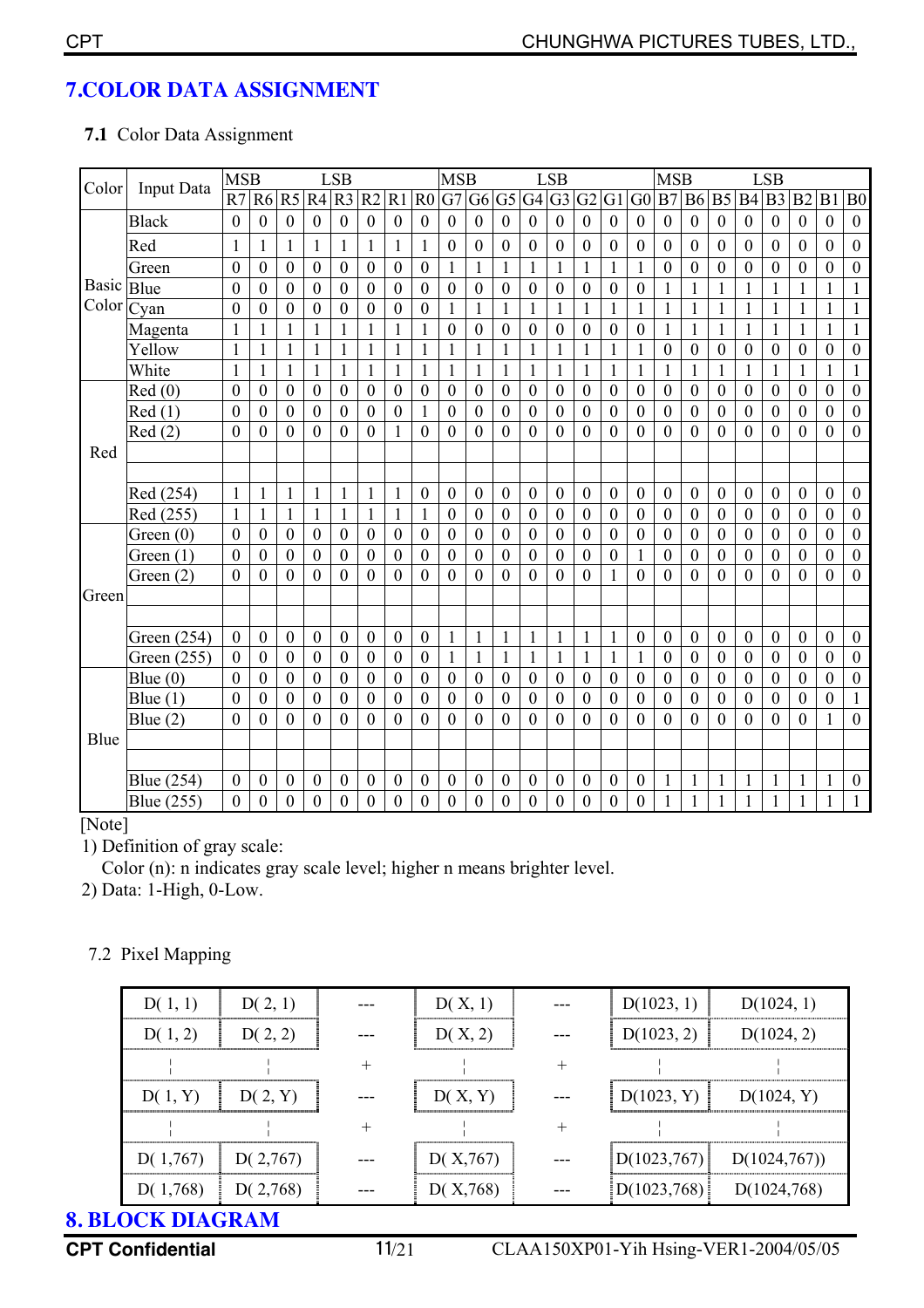## 8.1 TFT-LCD Module



8.2 B/L Unit

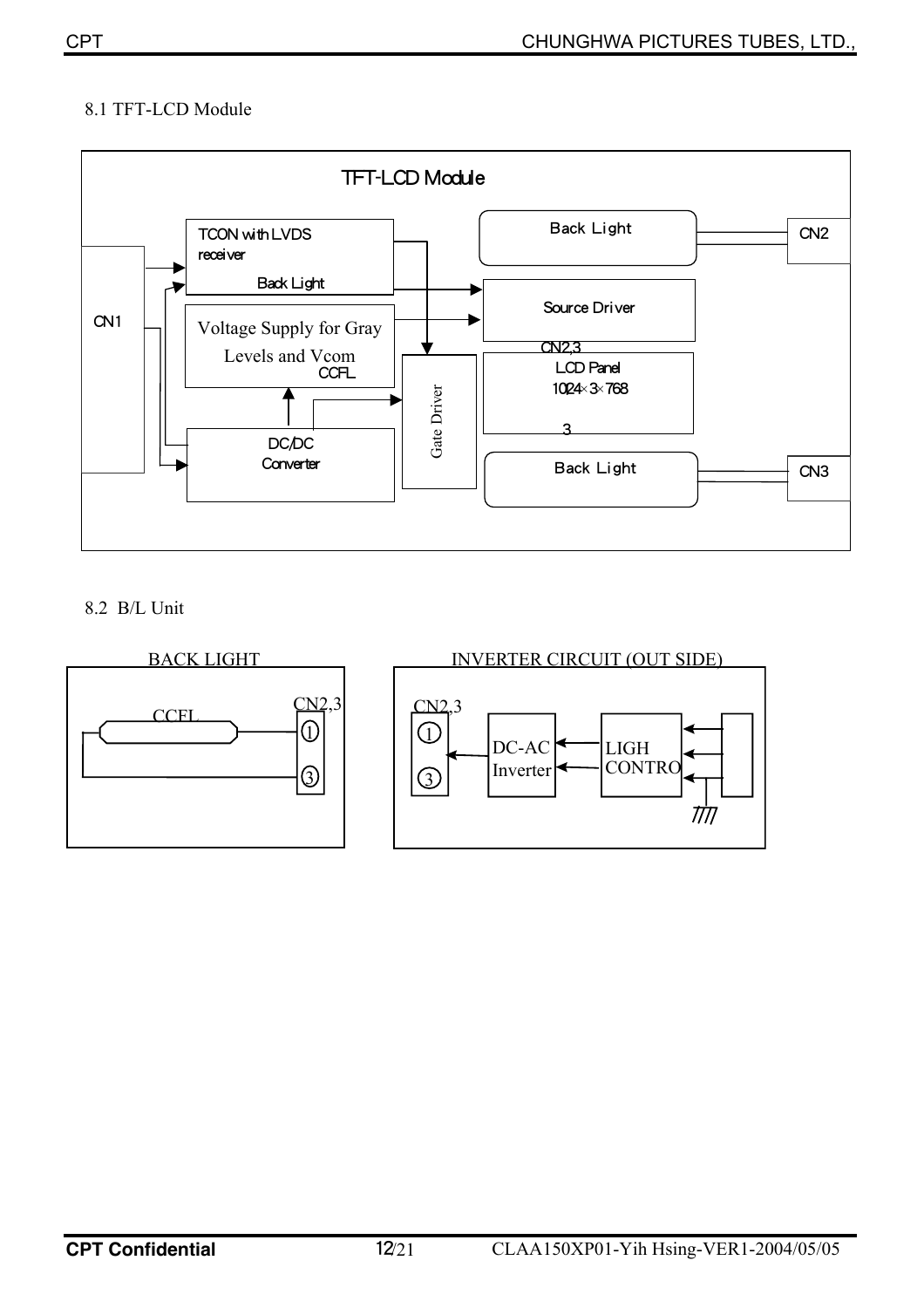## **9. MECHANICAL SPECIFICATION**

9.1 Front side (Tolerance is  $\pm$  0.5mm unless noted) [Unit: mm]

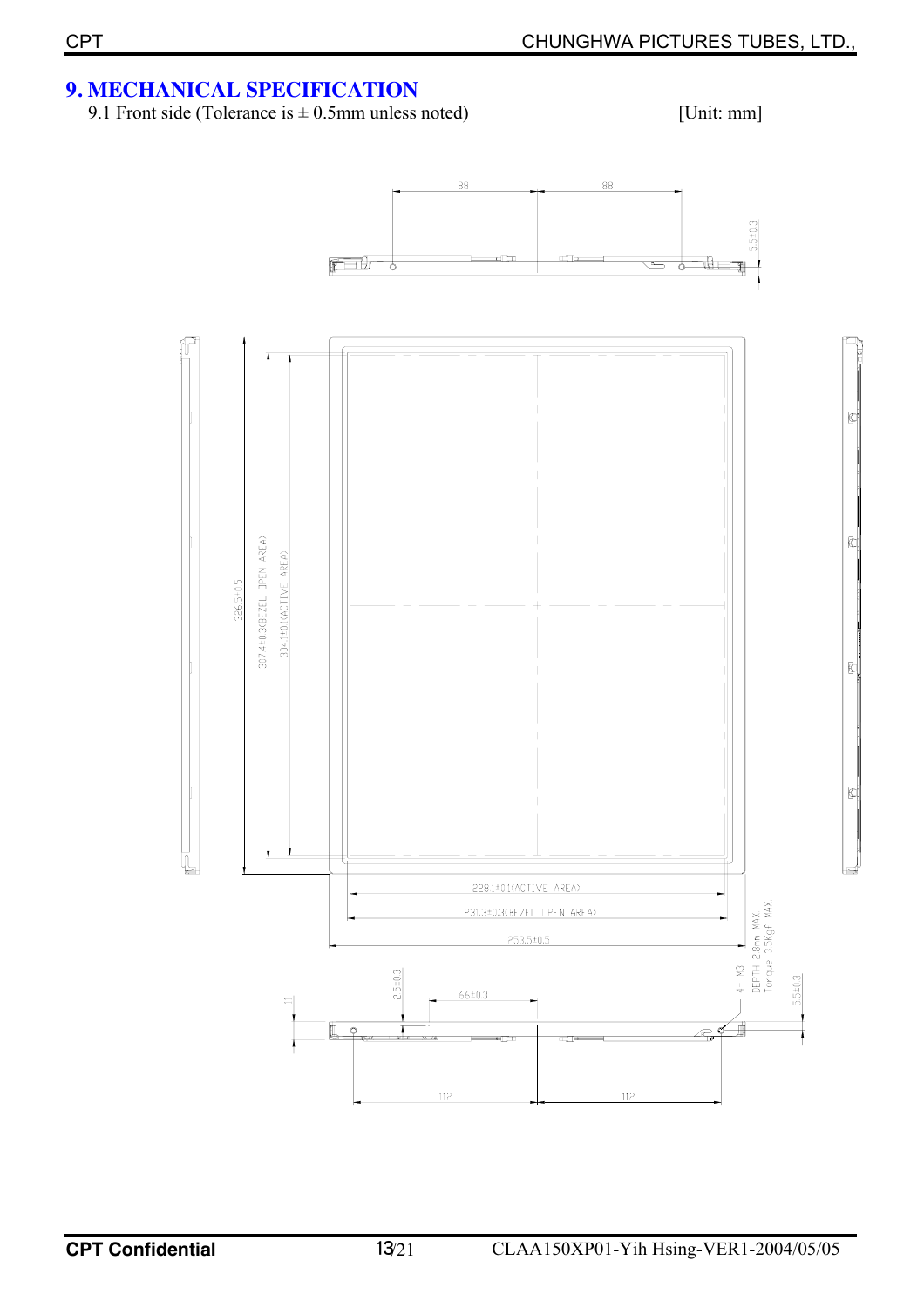## 9.2 Rear side (Tolerance is  $\pm 0.5$ mm unless noted) [Unit: mm]

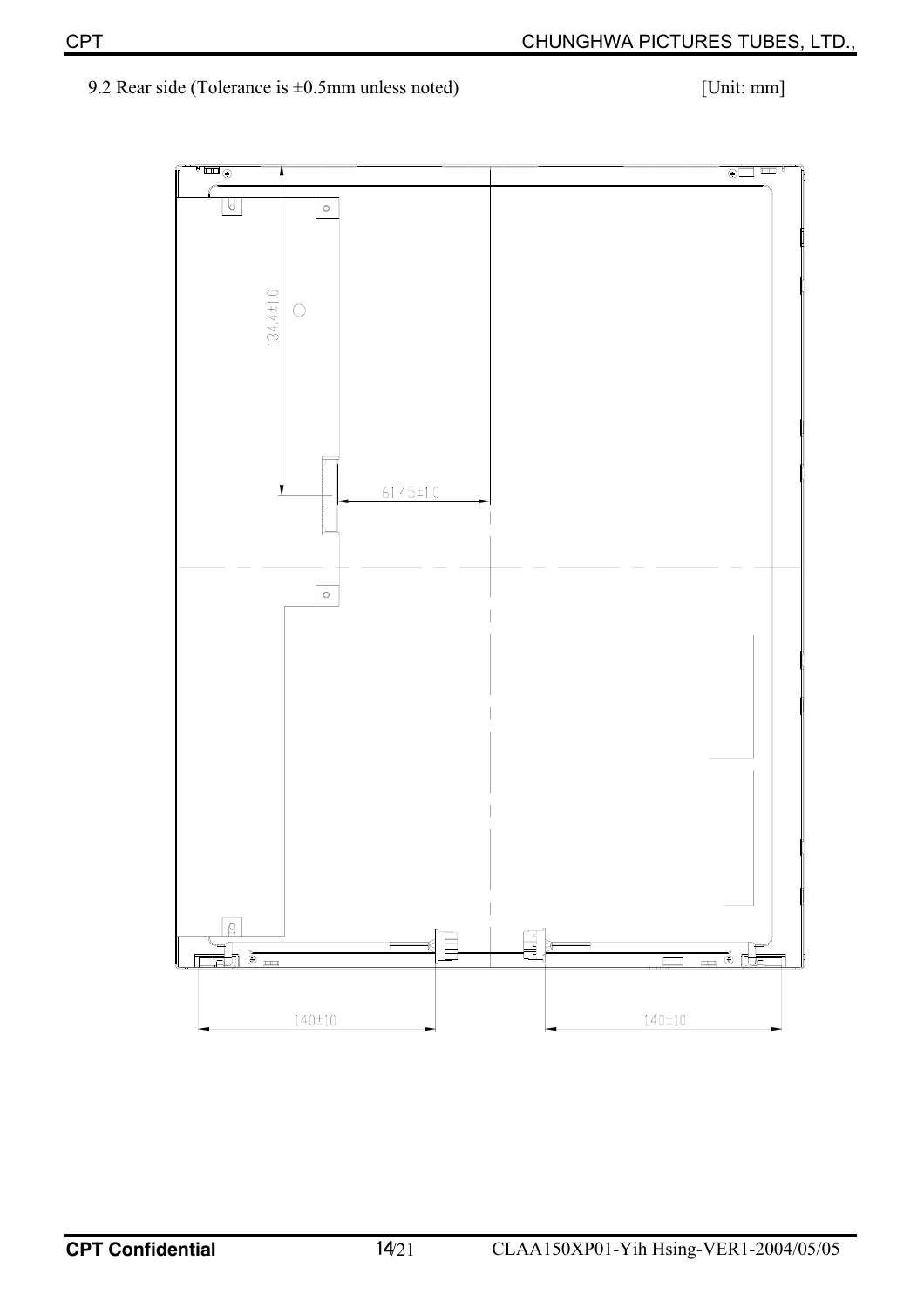|               |                        |                            |                             |                  |                             |                |                   | $Ta = 25^{\circ}C$ , VCC=3.3V |  |
|---------------|------------------------|----------------------------|-----------------------------|------------------|-----------------------------|----------------|-------------------|-------------------------------|--|
| <b>ITEM</b>   |                        | <b>SYMBOL</b>              | <b>CONDITION</b>            | MIN.             | TYP.                        | MAX.           | <b>UNIT</b>       | <b>REMARK</b>                 |  |
|               | Contrast (CEN)         |                            | $\theta = \psi = 0^{\circ}$ | 400              | 500                         | --             | --                | $*1)$                         |  |
|               | Luminance (CEN)        |                            | $\theta = \psi = 0^{\circ}$ | 200              | 250                         | $-$            | cd/m <sup>2</sup> | $*2)$                         |  |
|               | 9P Luminance (AVG)     |                            | $\theta = \psi = 0^{\circ}$ | 180              | 225                         | --             | cd/m <sup>2</sup> | $*2)$                         |  |
| 9P Uniformity |                        | $\Delta L$                 | $\theta = \psi = 0^{\circ}$ | 75               | 80                          | $-$            | $\%$              | $*2)$                         |  |
|               |                        | <b>Tr</b>                  | $\theta = \psi = 0^{\circ}$ | $-$              | 5                           | 10             | ms                | $*4)$                         |  |
|               | Response Time          |                            | $\theta = \psi = 0^{\circ}$ | $-$              | 11                          | 20             | ms                |                               |  |
|               | Cross talk (crosstalk) |                            | $\theta = \psi = 0^{\circ}$ |                  |                             | $\mathbf{1}$   | $\frac{0}{0}$     | $*6)$                         |  |
|               | Image sticking         |                            | 2 hours                     | $\boldsymbol{0}$ | --                          | $\overline{2}$ | S                 | $*5)$                         |  |
|               | Horizontal             | ψ                          | $CR \ge 5$                  | $-70 - 70$       | $-85 - 85$                  | --             | Deg.              | $*3)$                         |  |
| View angle    | Vertical               | $\theta$                   |                             | $-70-70$         | $-85 - 85$                  | --             | Deg.              |                               |  |
|               | Horizontal             | ψ                          |                             | $-55-55$         | $-70 - 70$                  | --             | Deg.              |                               |  |
| View angle    | Vertical               | $\boldsymbol{\theta}$      | $CR \ge 10$                 | $-45 - 50$       | $-60 - 65$<br>(TN)<br>Type) |                | Deg.              | $*3)$                         |  |
|               | White                  | $\mathbf X$<br>$\mathbf Y$ |                             | 0.283<br>0.299   | 0.313<br>0.329              | 0.343<br>0.359 |                   |                               |  |
| Color         | Red                    | $\mathbf X$<br>$\mathbf Y$ |                             | 0.613<br>0.305   | 0.643<br>0.335              | 0.673<br>0.365 |                   |                               |  |
| Coordinates   | Green                  | X<br>Y                     | $\theta = \psi = 0^{\circ}$ | 0.270<br>0.555   | 0.300<br>0.585              | 0.330<br>0.615 |                   |                               |  |
|               | Blue                   | $\mathbf X$<br>Y           |                             | 0.113<br>0.049   | 0.143<br>0.079              | 0.173<br>0.109 |                   |                               |  |

## **10.OPTICAL CHARACTERISTICS**

[Note]

These items are measured using BM-5A (TOPCON) under the dark room condition (no ambient light). Measurement Condition: IL=8.0±0.1mA

Inverter: ConverTek CVT010330BI31402, Frequency=50kHz.

Definition of these measurement items is as follows:

\*1) Definition of Contrast Ratio

CR=ON (White) Luminance/OFF (Black) Luminance Fulfil TCO99 1.5.2 Luminance uniformity spec.

\*2) Definition of Luminance and Luminance uniformity

Central luminance: The white luminance is measured at the center position "5" on the screen, see Fig.1 below.

9P Luminance (AVG): The white luminance is measured at measuring points 1 to 9, see Fig.1 below.

9P Uniformity:  $\Delta L = (L_{MIN}/L_{MAX})$  ×100%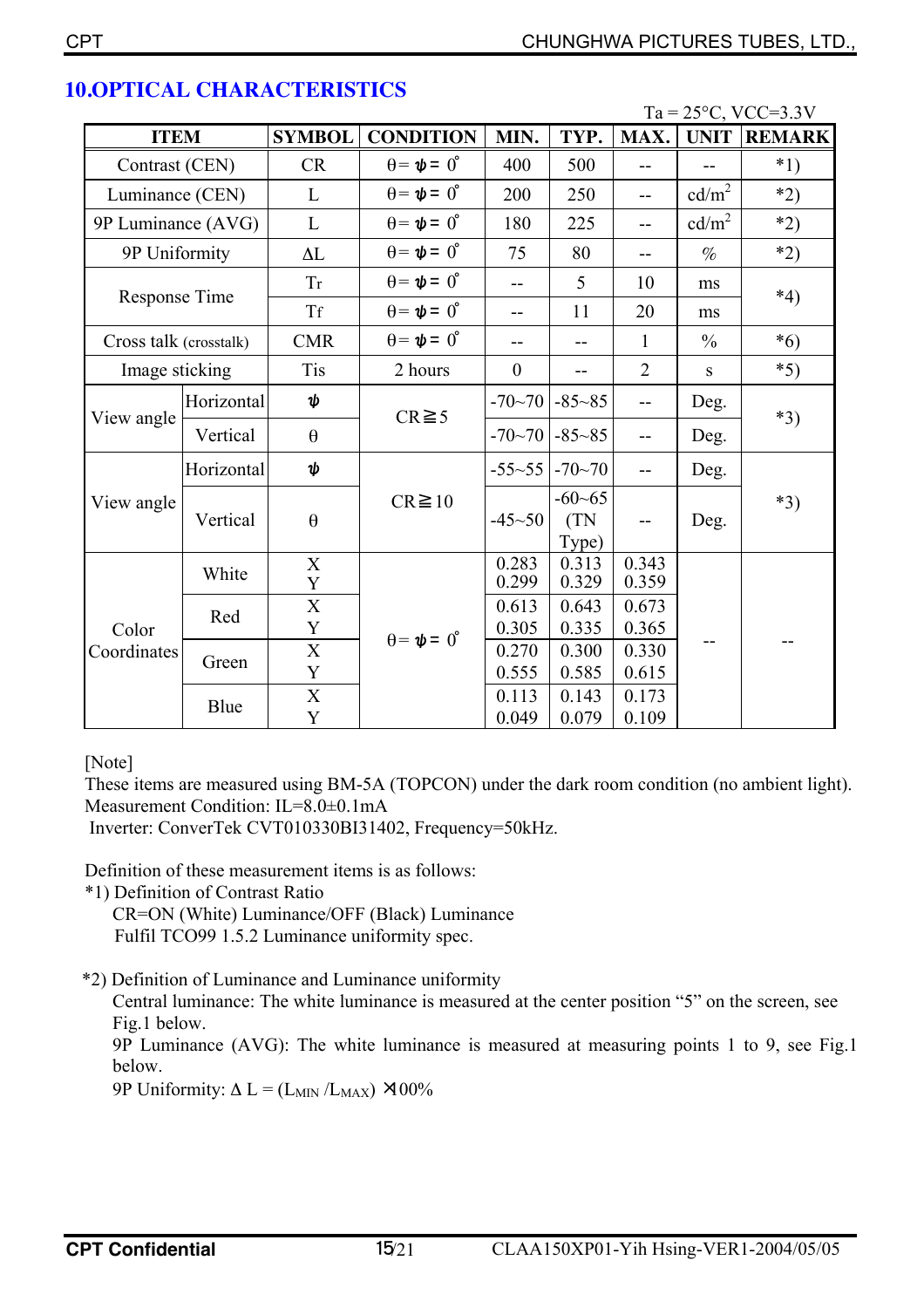

Figure 1. Measurement positions

\*3) Definition of Viewing Angle( $\theta$ , $\psi$ )

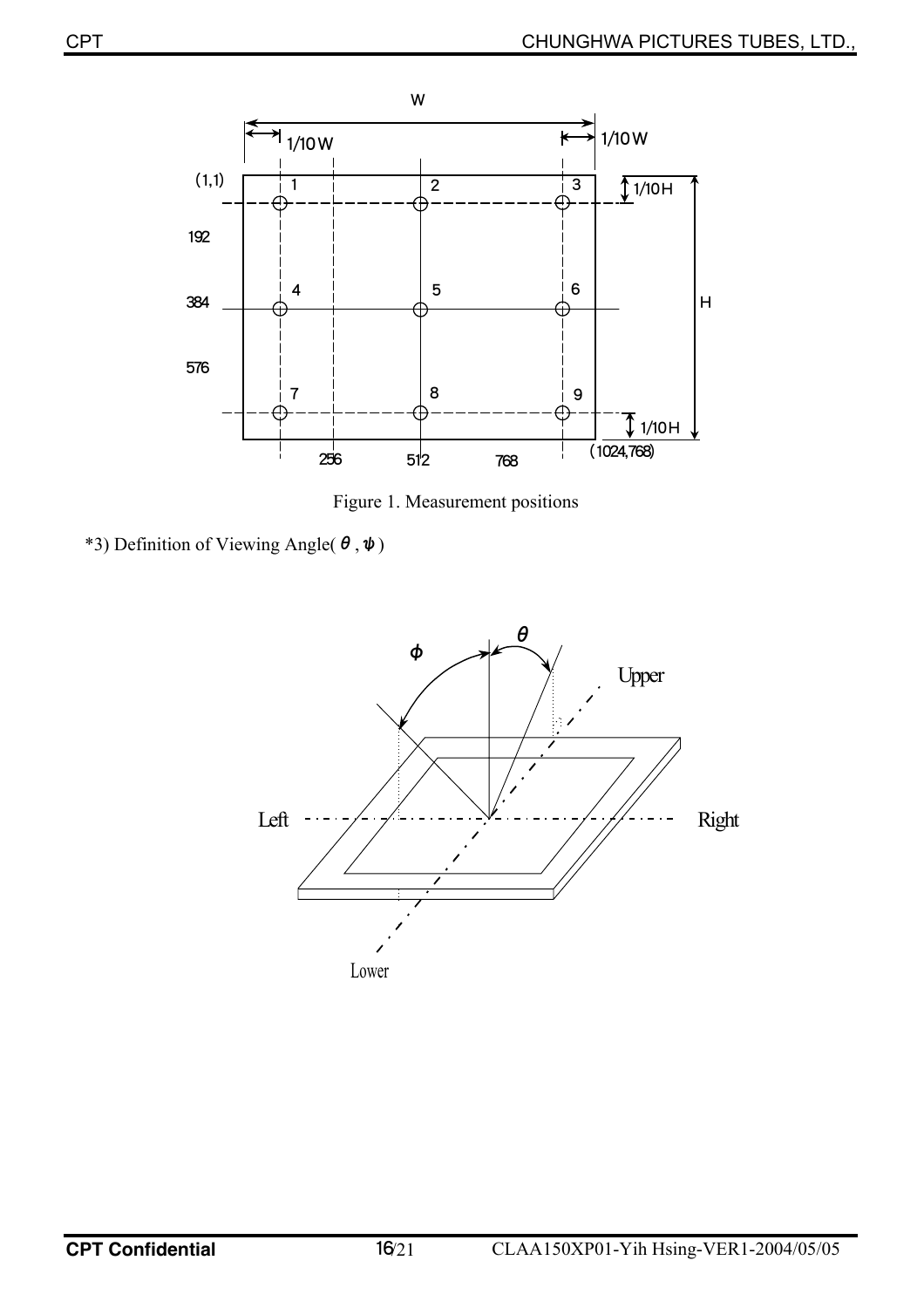## \*4) Definition of Response Time

 Change the module frame to Black/white pattern and use Westar TDR-100 to measure tr and tf under 25℃ room temperature.



#### \*5) Image sticking:

Continuously display the test pattern shown in the figure below for two-hours. Then display a completely white screen. The previous image shall not persist more than two seconds at 25℃.



("BLACK" back ground with "WHITE" R's)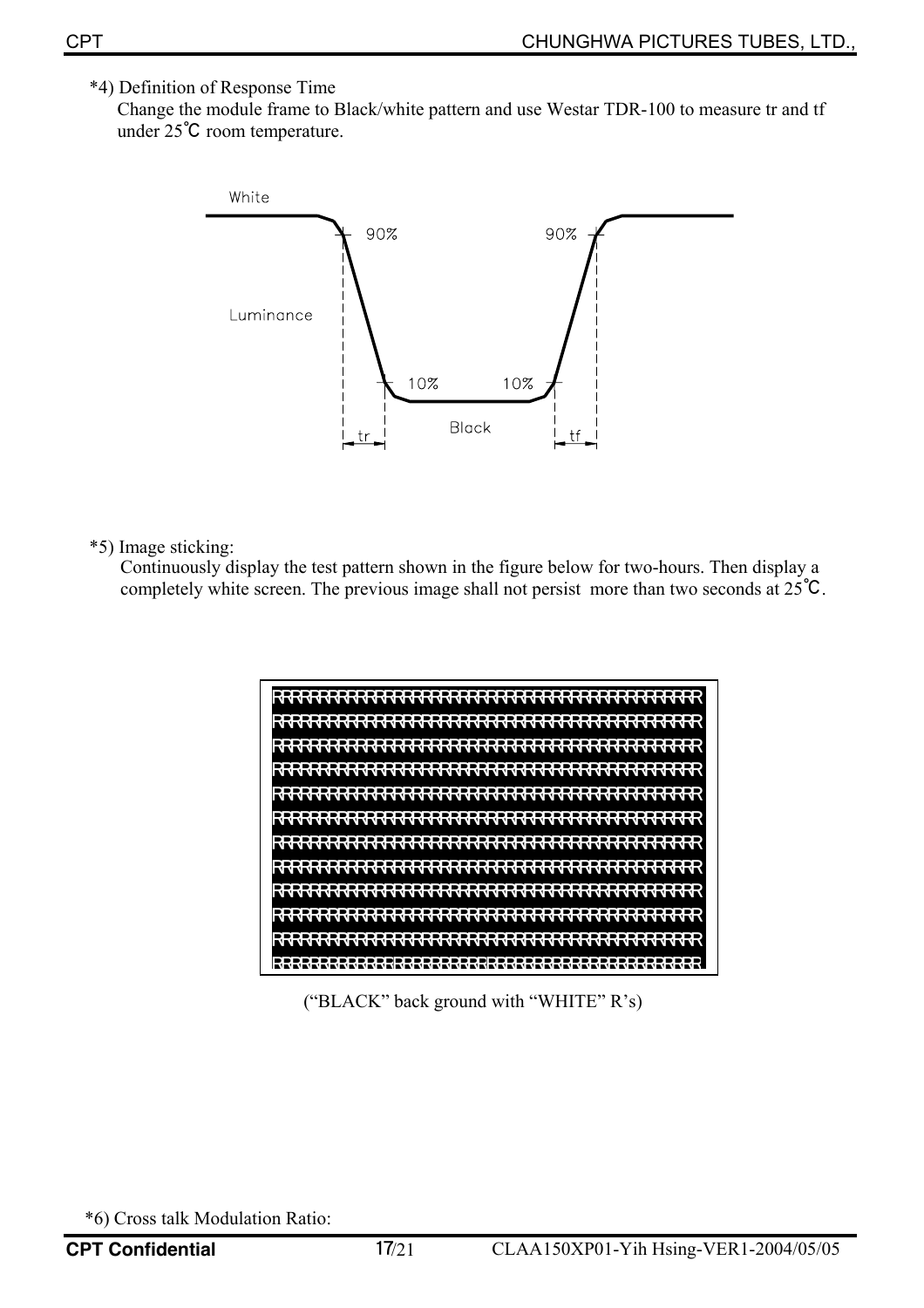$CRM = MAX((| (LB1-LA)/LC |) \times 00), (| (LB2-LA)/LC |) \times 00)$ 

LA: Pattern A (Half-Tone pattern) measurement point luninance

LB1、LB2: Pattern B1、B2 measurement point luninance

LC: Pattern C (white pattern) measurement point luninance



## **11.RELIABILITY TEST CONDITIONS**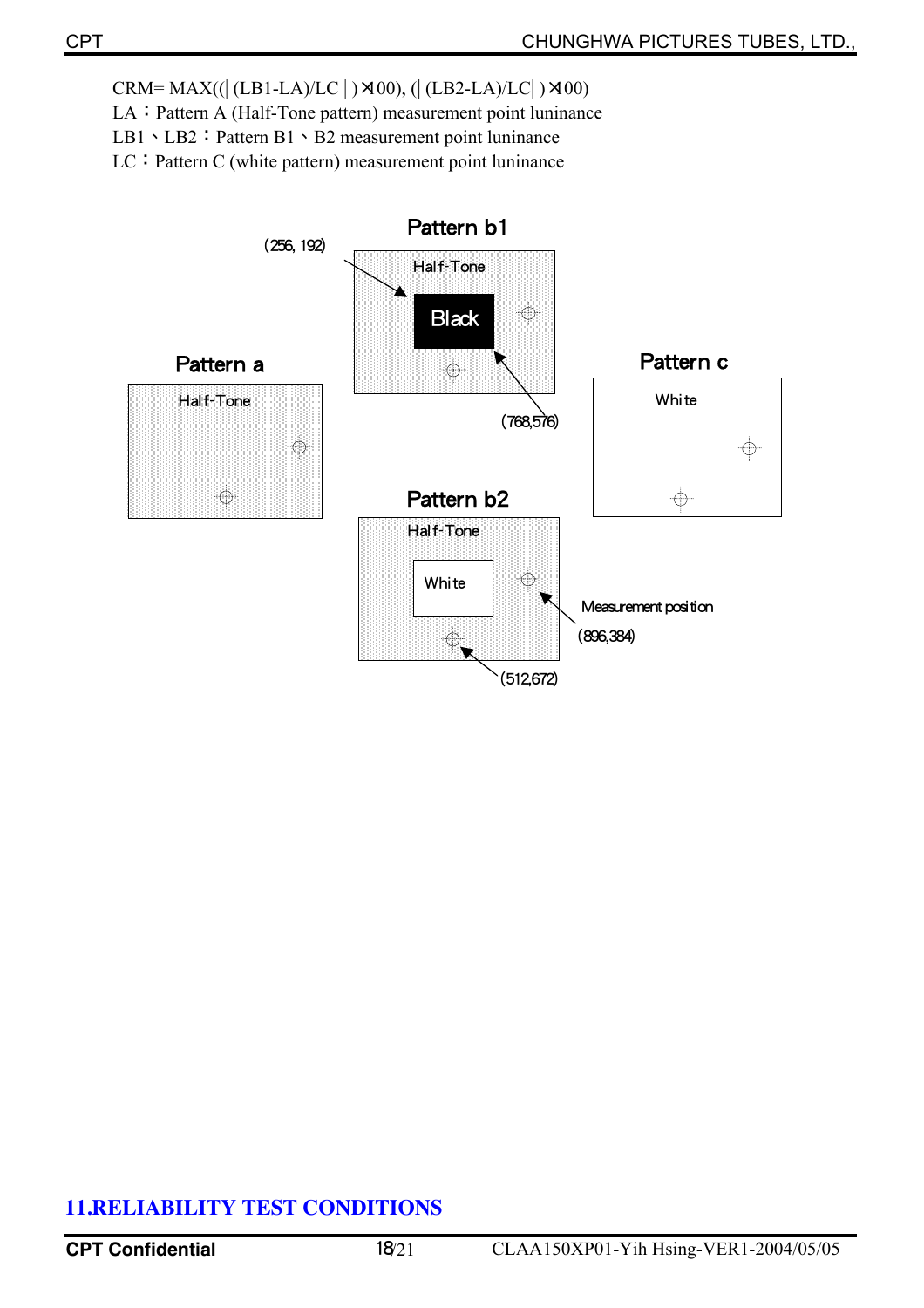| <b>TEST ITEMS</b>                 | <b>CONDITIONS</b>                                                                  |
|-----------------------------------|------------------------------------------------------------------------------------|
| <b>High Temperature</b>           | 40°C; 95%RH; 240hrs                                                                |
| <b>High Humidity Operation</b>    | (No condensation)                                                                  |
| High Temperature                  | 60°C; 90%RH; 240hrs                                                                |
| <b>High Humidity Storage</b>      | (No condensation)                                                                  |
| <b>High Temperature Operation</b> | $50^{\circ}$ C; 240hrs                                                             |
| <b>High Temperature Storage</b>   | $60^{\circ}$ C; 240hrs                                                             |
| Low Temperature Operation         | $0^{\circ}C$ ; 240hrs                                                              |
| Low Temperature Storage           | $-20^{\circ}C$ ; 240hrs                                                            |
| Thermal Shock                     | Between -20 $^{\circ}C(1\text{hr})$ and 60 $^{\circ}C(1\text{hr})$ ;<br>100 Cycles |

#### (1) Temperature and Humidity

#### (2) Shock & Vibration

| <b>ITEMS</b>    | <b>CONDITIONS</b>                                            |
|-----------------|--------------------------------------------------------------|
| <b>Shock</b>    | Shock level: $1470m/s^2(150G)$                               |
| (Non-Operation) | Waveform: half sinusoidal wave, 2ms                          |
|                 | Number of shocks: one shock input in each direction of three |
|                 | mutually perpendicular axes for a total of six shock inputs  |
| Vibration       | Vibration level: $9.8m/s^2(1.0G)$ zero to peak               |
| (Non-Operation) | Waveform: sinusoidal                                         |
|                 | Frequency range: 5 to 500 Hz                                 |
|                 | Frequency sweep rate: 0.5 octave/min                         |
|                 | Duration: one sweep from 5 to 500Hz in each of three         |
|                 | mutually perpendicular axis(each x,y,z axis: 1 hour, total 3 |
|                 | hours)                                                       |

#### (3)ESD test

| <b>Test Item</b> | <b>Test statements</b>                                                                                                                                                                                                                                                                                    |
|------------------|-----------------------------------------------------------------------------------------------------------------------------------------------------------------------------------------------------------------------------------------------------------------------------------------------------------|
|                  | $ 200 \text{ pF} \cdot 0 \Omega \cdot \exists 50 \text{ V}$                                                                                                                                                                                                                                               |
| Connector        | By using contact-mode to discharge each pin one<br>time and then check the module frame.                                                                                                                                                                                                                  |
| module           | 1. Under test conditions, by using air-mode to<br>discharge each test point 25 times<br>continueously and then check the module<br>frame.<br>2. Under test conditions, by using contact-mode<br>to discharge each test point of panel frame 25<br>times continueously and then check the<br>module frame. |

#### (4) Judgment standard

The judgment of the above test should be made as follow:

- Pass: Normal display image with no obvious non-uniformity and no line defect. Partial transformation of the module parts should be ignored.
- Fail: No display image, obvious non-uniformity, or line defects.

## **12. HANDLING PRECAUTIONS FOR TFT-LCD MODULE**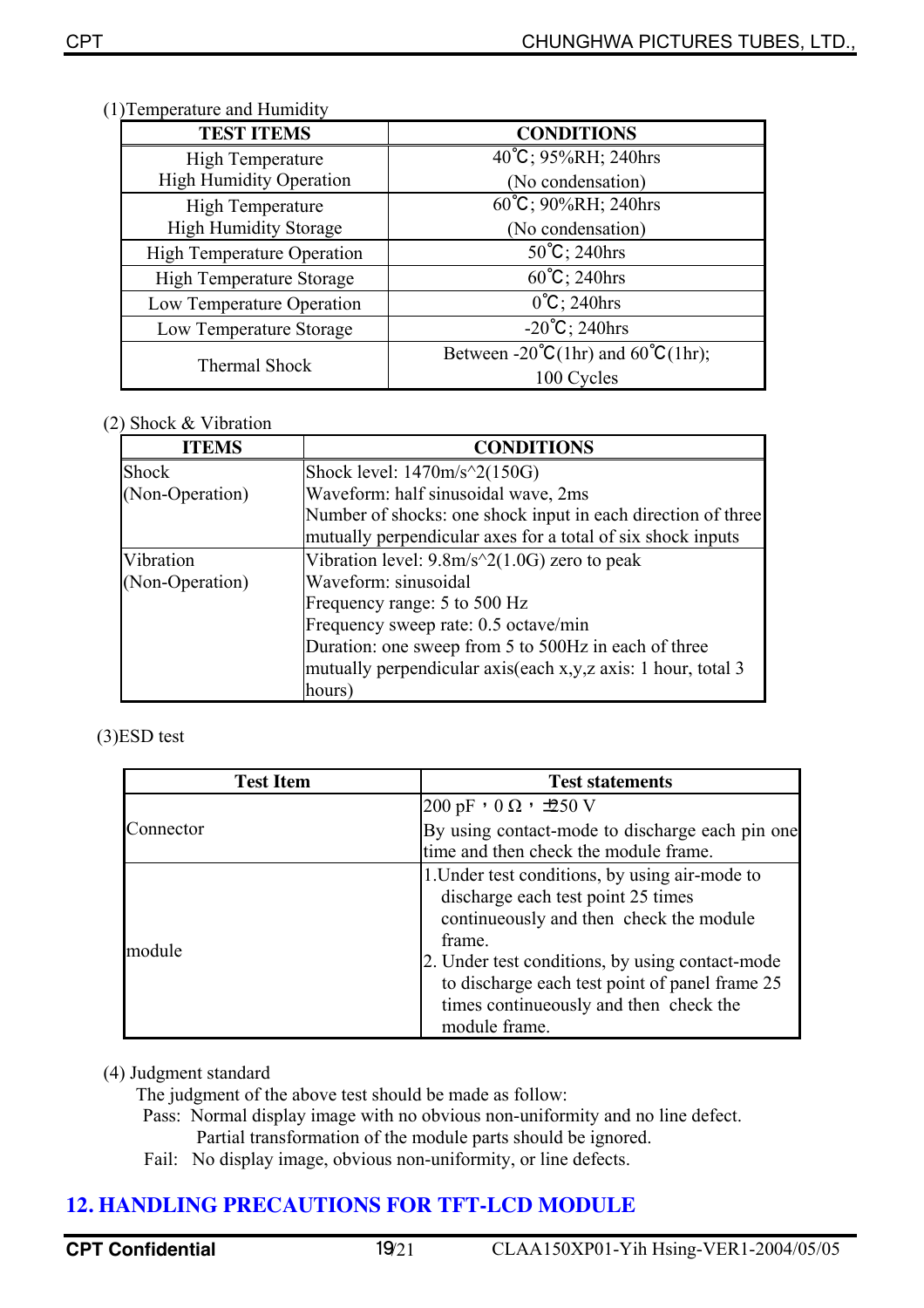Please pay attention to the followings in handling- TFT-LCD products;

#### 12.1ASSEMBLY PRECAUTION

- (1) Please use the mounting hole on the module side in installing and do not beading or wrenching LCD in assembling. And please do not drop, bend or twist LCD module in handling.
- (2) Please design display housing in accordance with the following guide lines.
	- Housing case must be destined carefully so as not to put stresses on LCD all sides and not to wrench module. The stresses may cause non-uniformity even if there is no non-uniformity statically.
	- Keep sufficient clearance between LCD module back surface and housing when the LCD module is mounted. Approximately 1.0 mm of the clearance in the design is recommended taking into account the tolerance of LCD module thickness and mounting structure height on the housing.
	- When some parts, such as, FPC cable and ferrite plate, are installed underneath the LCD module, still sufficient clearance is required, such as 0.5mm. This clearance is, especially, to be reconsidered when the additional parts are implemented for EMI countermeasure.
	- Design the inverter location and connector position carefully so as not to give stress to lamp cable, or not to interface the LCD module by the lamp cable.
	- Keep sufficient clearance between LCD module and the others parts, such as inverter and speaker so as not to interface the LCD module. Approximately 1.0mm of the clearance in the design is recommended.
- (3) Please do not push or scratch LCD panel surface with any-thing hard. And do not soil LCD panel surface by touching with bare hands. ( Polarizer film, surface of LCD panel is easy to be flawed.)
- (4) Please do not press any parts on the rear side such as source TCP, gate TCP, control circuit board and FPCs during handling LCD module. If pressing rear part is unavoidable, handle the LCD module with care not to damage them.
- (5) Please wipe out LCD panel surface with absorbent cotton or soft cloth in case of it being soiled.
- (6) Please wipe out drops of adhesives like saliva and water on LCD panel surface immediately. They might damage to cause panel surface variation and color change.
- (7) Please do not take a LCD module to pieces and reconstruct it. Resolving and reconstructing modules may cause them not to work well.
- (8) Please do not touch metal frames with bare hands and soiled gloves. A color change of the metal frames can happen during a long preservation of soiled LCD modules.
- (9) Please pay attention to handling lead wire of backlight so that it is not tugged in connecting with inverter.

#### 12.2 OPERATING PRECAUTIONS

- (1) Please be sure to turn off the power supply before connecting and disconnecting signal input cable.
- (2) Please do not change variable resistance settings in LCD module. They are adjusted to the most suitable value. If they are changed, it might happen LCD does not satisfy the characteristics specification.
- (3) Please consider that LCD backlight takes longer time to become stable of radiation characteristics in low temperature than in room temperature.
- (4) A condensation might happen on the surface and inside of LCD module in case of sudden change of ambient temperature.
- (5) Please pay attention to displaying the same pattern for very long time. Image might stick on LCD. If then, time going on can make LCD work well.
- (6) Please obey the same caution descriptions as ones that need to pay attention to ordinary electronic parts.

#### 12.3 PRECAUTIONS WITH ELECTROSTATICS